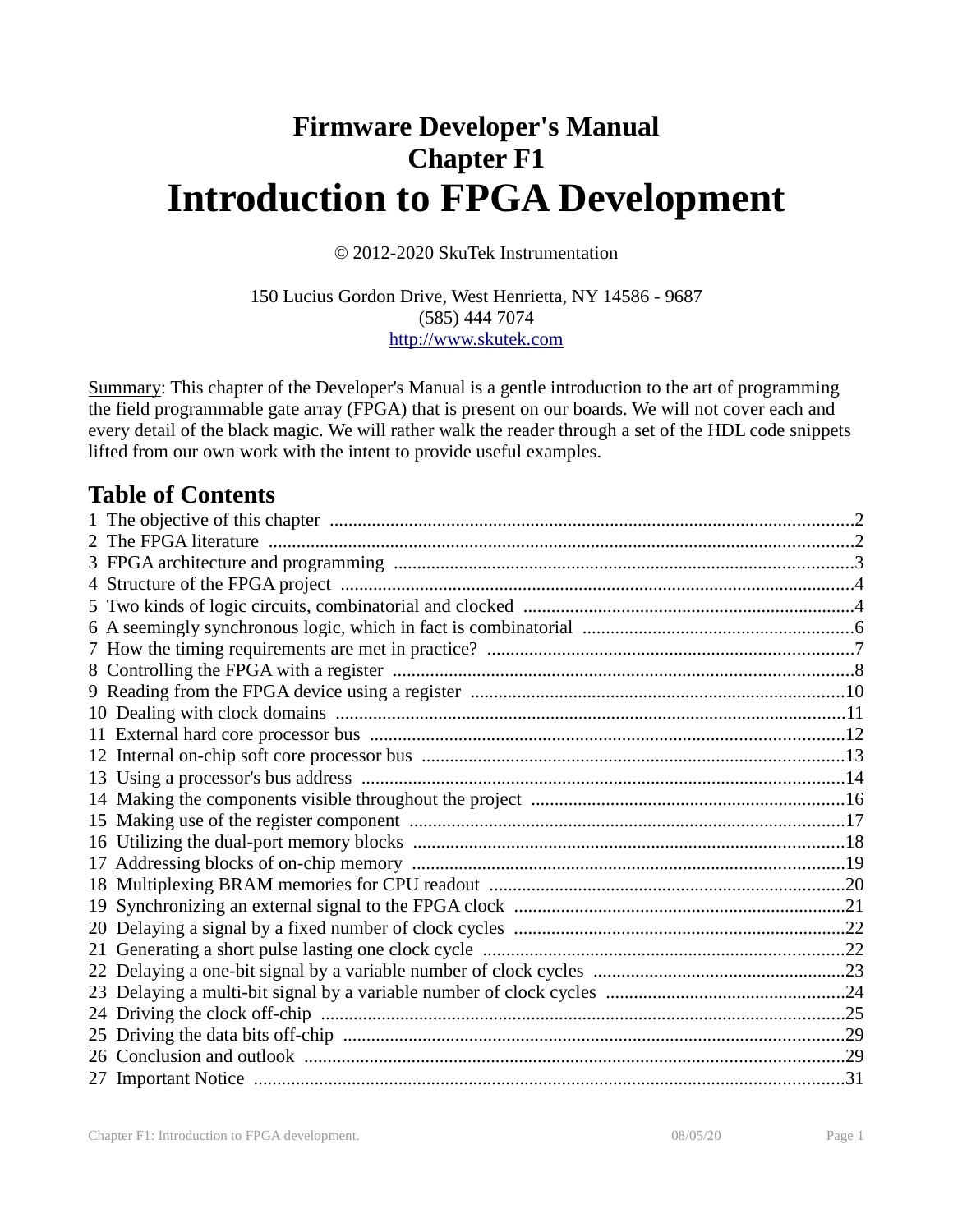# **1 The objective of this chapter**

This chapter of the Developer's Manual provides an introduction to the art of programming the field programmable gate array (FPGA) that is present on our boards. We will not cover each and every detail of the black art. We will rather walk the reader through a set of the HDL code snippets lifted from our own work with the intent to provide useful examples. We plan to achieve the following.

- Explain what is the FPGA and what it is not.
- Explain the difference between programming the FPGA and programming a processor.
- Advise how to start with FPGA programming and what to expect.
- Provide examples of FPGA constructs that we found useful in our own work.

The chapter was motivated by real life. One of our customers decided to develop his own FPGA code, what is not a piece of cake at all. This chapter will help jump start the effort. It will also help other board users to develop their own FPGA configurations.

Our company is helping the customers in their FPGA applications in two separate ways.

- We provide FPGA programming services to our customers.
- The FPGA firmware can be developed by the customer. The template for the FPGA firmware development is available upon request at no cost. The template consists of the User Constraint File (UCF) with all the FPGA pins prepopulated in the correct locations. The code file written in the HDL language consists of the PORT declarations corresponding to the UCF file. The body of the HDL file may be empty to allow the developers to fill it with their own code.

## **2 The FPGA literature**

Extensive literature on FPGA programming is available. We recommend the following reading.

- 1. a. Pong P. Chu, FPGA Prototyping by VHDL Examples: Xilinx Spartan-3 Version. https://academic.csuohio.edu/chu\_p/rtl/fpga\_vhdl.html
	- b. FPGA Prototyping by VHDL Examples 2nd edition: Xilinx MicroBlaze MCS SoC https://academic.csuohio.edu/chu\_p/rtl/fpga\_mcs\_vhdl.html
	- c. Pong P. Chu, FPGA Prototyping by Verilog Examples:Xilinx Spartan-3 Version. https://academic.csuohio.edu/chu\_p/rtl/fpga\_vlog.html
	- d. FPGA Prototyping by SystemVerilog Examples: Xilinx MicroBlaze MCS SoC. https://academic.csuohio.edu/chu\_p/rtl/fpga\_mcs\_sv.html
- 2. H.F-W.Sadrozinski, J.Wu, *Applications of FPGA's in Scientific Research* (book).
- 3. V.A.Pedroni, *Circuit Design and Simulation with VHDL* (book).
- 4. Xilinx Reference Manuals and User Guides.
- 5. Xilinx Application Notes available from http://www.xilinx.com/. Xilinx keeps reshuffling their website at an amazing rate, and therefore we cannot provide web pointers that are guaranteed to work. The reader may try the following:

https://www.xilinx.com/support.html#documentation

We recommend the book by Sadrozinski and Wu because it is the only literature position addressing applications of FPGAs in High Energy Physics. The books by V.A.Pedroni and by P.P.Chu are very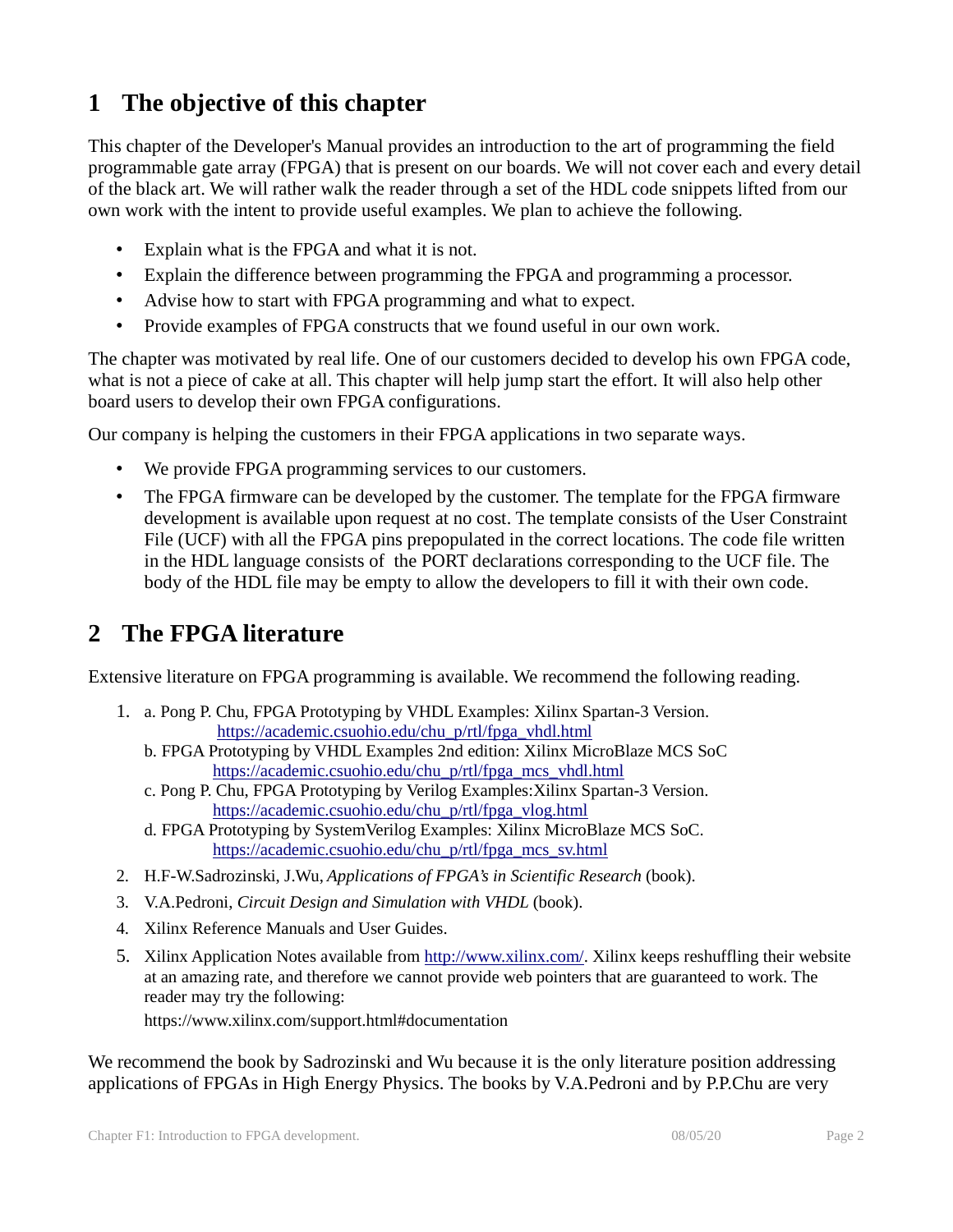well written introductions to FPGA programming. The books by P.P.Chu describe substantial and useful projects using various Xilinx FPGA familis. Xilinx manuals cover the specifics of the Xilinx FPGA clocking, buffering, and memory structures.

# **3 FPGA architecture and programming**

We will now describe the fundamentals of the Field Programmable Gate Array (FPGA) architecture. The name "gate array" was coined long ago when the FPGA chips indeed consisted of logic gates and little else. Nowadays the FPGAs contain many high-level blocks such as memory blocks or arithmeticlogic units. A modern FPGA consists of many silicon blocks (named cores or components) such as flipflops, memory registers, logic gates, and arithmetic-logic units. The components are connected with data paths ("wires" or "signals") that can be selectively enabled or disabled during the chip "configuration". Before the configuration the chip is dormant and it is doing nothing. All the paths are closed. The configuration usually happens at power-up. It consists of loading the "configuration file" (also called the "bit file") from the flash memory to the FPGA chip. Configuration can be also performed on demand while the system is running. After the configuration has occurred, some data paths are open, while others are still closed. Those paths, that are open, form an interconnection pattern (the "netlist") between the components. The data words flow along the open paths, from component to component, according to a periodic "clock" which must be supplied to the FPGA chip. On each clock cycle the data item is transformed by a particular component, and then it is transferred to the next component at the end of the clock cycle. This mode of operation is commonly named "a bucket brigade". A more formal name is a "pipeline" formed with the components strung together, one after another.

The art of FPGA programming consists of devising the network of connections between the FPGA components in order to form the pipeline, which transforms the data according to the desired algorithm. The conceptual difficulty lies in the fact that the network bears little resemblance to the algorithm, at least at the first sight. The FPGA programmer must develop the connections needed to realize the desired result. One should remember that the FPGA "program" does not describe a process unfolding in time (like a computer program would do), but rather a network of active connections between the components. Compared with the computer program, there is an additional level of indirection between the FPGA "program" and the desired result.

Fortunately, understanding of the FPGA operation does not need to be detailed to the last bit. The task of FPGA programming is greatly simplified with a high-level Hardware Description Language (HDL) such as VHDL or Verilog. The connections are specified in a synthetic form in HDL, and then automatically translated into the actual network for the particular FPGA. Nevertheless, the FPGA programming is pretty demanding even when using the high-level HDL. Details like numerical error propagation or integer fixed-point arithmetic need to be understood in order to transform the abstract algorithm into the FPGA implementation.

The DDC digitizer is composed of two independent processing units, the FPGA and the ARM Sitara processor (DSP). The FPGA is connected to the General Purpose Memory Controller (GPMC) bus of the CPU. The FPGA is a *memory-mapped peripheral* with several *registers* assigned to hardcoded addresses in the CPU memory space. The FPGA addresses are collected in a dedicated *header file* referenced by the software programs. The definitions contained in the header file must agree with the addresses that are hardcoded in the FPGA firmware.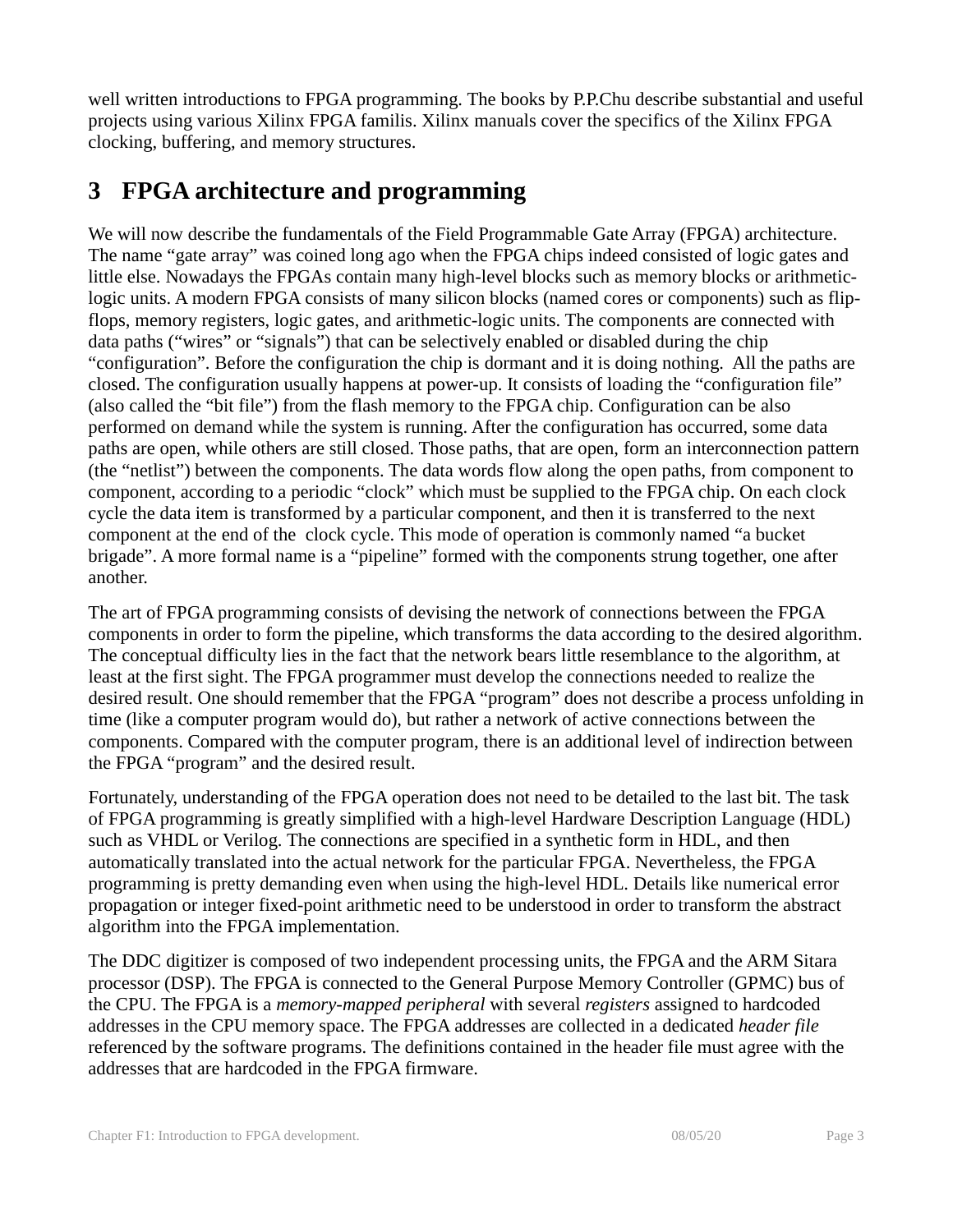# **4 Structure of the FPGA project**

We will use VHDL for the most of this chapter. A Verilog code is very similar, but it uses different keywords. Both languages are known as Hardware Description Languages (HDL). We will use the word "program", even though a more appropriate term would be "netlist configuration". The HDL project under the ISE development environment is composed of the following.

- The User Constraint File (UCF) collects the physical information such as pin locations, I/O voltages, I/O slew rates, clock frequency, and timing requirements. The format of the file is documented in the Xilinx Constraints Guide available from ISE Help menu. Our free template includes the UCF file with all the information already prepopulated.
- The top level HDL file establishes the communication between the netlist that is internal to the FPGA and the FPGA pins. The correspondence is defined in the PORT declaration of the top level file. The signal names in the PORT and in the UCF file should be identical.
- In addition to the PORT, the top level file also contains the ARCHITECTURE of the design written in HDL. It is OK to put all the code in this place in small projects. Larger projects should be divided into several files to improve maintainability.
- The lower level files are similar to the main file. They also have the port and the architecture sections. The names of their port "pins" do not refer to the physical pins, but rather to the internal "pins" of the main file. The lower-level files "plug into" the top level file as "components" defined in the lower level files.
- The lower level files can themselves refer to the next lower level. The hierarchy continues, in principle indefinitely.
- In addition to components defined in the HDL files by the developer, there are two types of components provided by Xilinx. The *library components* are described in *Libraries Guides* available from ISE help. These components are typically small. The Core Generator components are large components that can be extensively customized with Core Generator interactive menu system. Core Generator can be started from the Windows Start menu.
- The detailed information is available in the *XST User Guide* and other guides that are available from ISE Help menu.

ISE development system also supports the mixed-language projects where components are developed in VHDL, Verilog, ABEL, or schematic diagrams. We will not cover these details in the present tutorial. Extensive documentation on this and other advanced topics is available from the ISE Help menu.

The new development environment is named Vivado. It is similar to ISE, though of course different. It is also better, at least according to Xilinx. Practically speaking, Spartan-6 development is free under ISE 14.7 (VirtualBox version), while Artix development is free under Vivado.

# **5 Two kinds of logic circuits, combinatorial and clocked**

Logic circuits can be broadly divided into two kinds. A *combinatorial* circuit is composed of logic gates, multiplexers, and other standard logic components connected together. Such a circuit is realizing a *logic function*, also known as a *boolean function*. An example of a logic function might be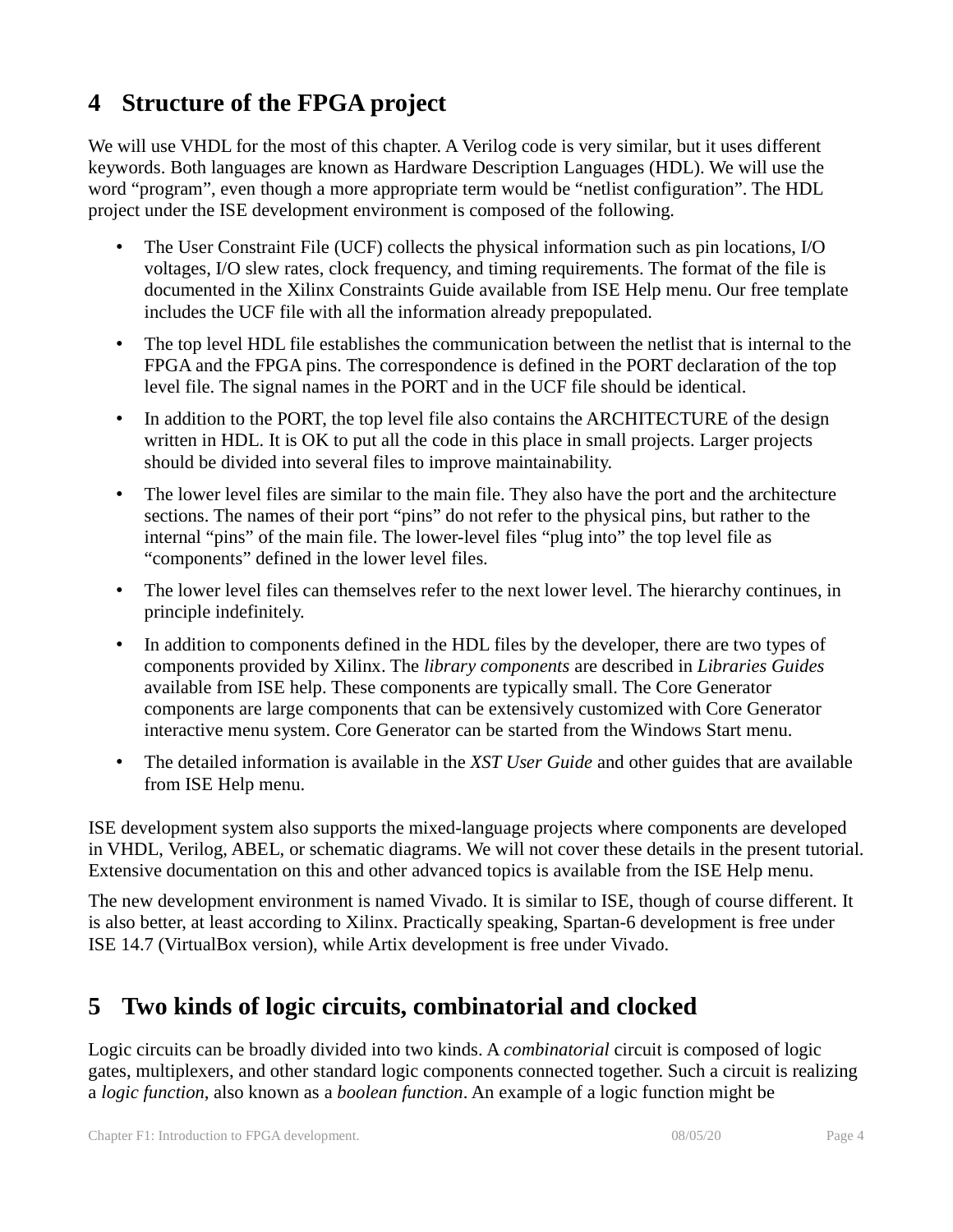Y <= A and B or C; - Example in VHDL assign  $Y = A & B \mid C$ ; // Example in Verilog

where A, B, C represent *signals* (named *wires* in Verilog) whose values can be 0 or 1, represented by LOW or HIGH voltage levels. The logic functions are constructed according to the boolean algebra of logic values 0 and 1. The boolean circuits are also known under the name *asynchronous logic*. The boolean operators *and* and *or* (& and | in Verilog) are implemented as logic gates in the actual circuit.

The boolean circuits can be of any complexity. Complex such circuits will have many *levels*. A level means "output of this gate is connected to the input of the next gate". Every gate contributes certain *propagation delay* to the overall response time of the circuit. The propagation time across the gate is specified in the FPGA data sheet. It depends on the FPGA implementation technology, which is fixed for a given FPGA family. In addition to the propagation across the gates, there is also a propagation between the gates, which depends on the inter-gate separation. This part of the delay varies from project to project. It can change between implementations of the same project, because component *place and route* is performed stochastically by the software. There is no guarantee that the component gates are placed at fixed locations without resorting to manual *floor planning*, which is an advanced technique better to be avoided. Propagation between the gates also depends on temperature.

The response time of a combinatorial circuit can vary from single nanoseconds for simple circuits to tens of nanoseconds in case of many levels. Multilevel asynchronous circuits can produce *glitches*, also known as *hazards*. A glitch is a momentary pulse at the output that is due to unequal propagation delays through parallel branches of the multilevel circuit. Since the propagation delays are never exactly equal, there is always a risk of a glitch in every asynchronous circuit of appreciable complexity. The glitches can appear or disappear when the temperature is changing because of the temperature dependence of the propagation delays.

In principle, the FPGA can be used to implement a purely combinatorial circuit of tremendous complexity, because it contains many millions of logic gates. The response time of such a circuit would be long, and the potential for glitches would be huge. Therefore, the FPGA is always using a *clock* that is a periodic square wave connected to the dedicated *clocking pin*. Quite often there are more than one clock in the FPGA system. The DDC digitizers use two clocks: the *main board clock* is used for any purpose such as clocking the ADCs, while the *processor clock* is used to connect the FPGA to the processor. The clock pins are preassigned in the free template that you received from us.

The circuits that are clocked are also named *synchronous*. The FPGA works according to this principle. We call it a "bucket brigade". A more formal name is a "pipeline" formed with the structural elements strung together, one after another. In the rest of this chapter we will be dealing with synchronous logic most of the time.

Preparing for the following discussion, we remind that the actions of a typical synchronous circuit are latched on the LOW  $\rightarrow$  HIGH transition of the clock. The opposite edge is typically "wasted" for doing nothing. The "waste" is due to the fact that the D-flip flops have only one clock input. They can change their state on the particular clock edge, but not the other. The particular edge is typically chosen LOW  $\rightarrow$  HIGH. In case the other edge was chosen, then the opposite one would be "wasted" anyway. There is very little benefit in using the HIGH  $\rightarrow$  LOW clock edge in a regular design. The complementary edges are typically used in the Dual Data Rate (DDR) circuits, which is an advanced topic. Please read any DDR application note for more information about the DDR technology.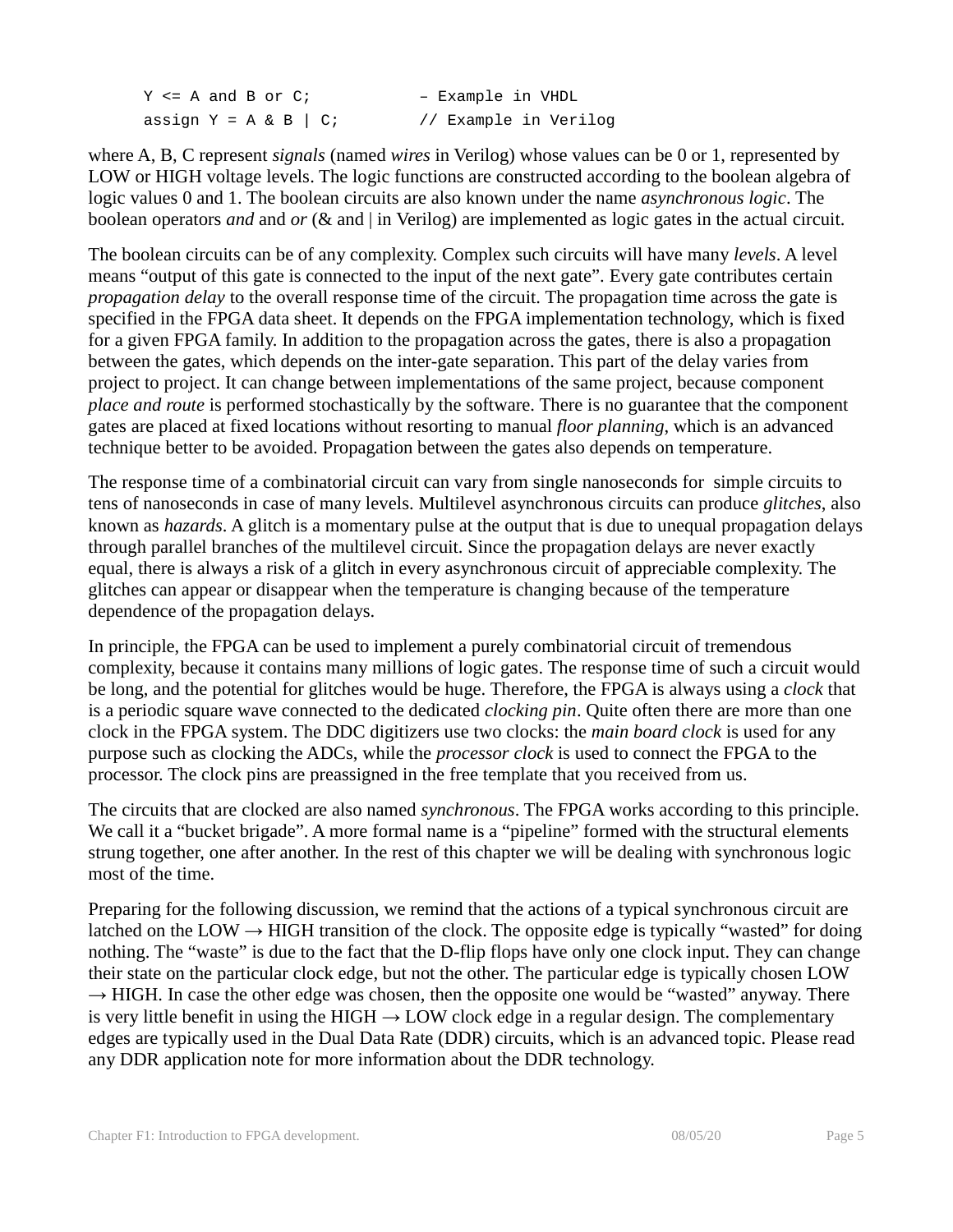# **6 A seemingly synchronous logic, which in fact is combinatorial**

The following example was discussed on the Oberon mailing list in December 2019 in the context of FPGA interfacing to an asynchronous static RAM chip (ASRAM). This chip presents a challenge because it does not have a clock pin. It rather expects a sequence of signals, such as addresses, data, and read/write strobes, whose edges follow one another with time sequence specified in nanoseconds. (I.e., the ASRAM data sheet is saying something like "*the WRn edge must follow the address transition within a time window, no sooner than X and no later than Y, specified in nanoseconds*".) The challenge of designing such an interface is discussed by P.P.Chu in references **1a** and **1c**, chapter 11. The example of the WRn signal is discussed in **1c** on page 293. This signal must transition LOW to HIGH when the address and data are stable, what happens in the  $2<sup>nd</sup>$  half of the clock cycle, after the clock has transitioned from HIGH to LOW. This may be problematic in the system using the rising edges.

A seemingly logical way of generating the proper WRn transition LOW  $\rightarrow$  HIGH during the 2<sup>nd</sup> half of the clock cycle was discussed by P.P.Chu as follows. (Professor Niklaus Wirth also used this solution in his RISC5 soft core project, which precipitated the aforementioned discussion.) The method is known as "*clock gating*". The goal is to create a WRn signal transitioning HIGH on the falling edge of the clock. This is implemented by forming a logic OR of the inverted clock signal with the WRlong signal which is LOW during the entire clock cycle, for both the HIGH and the LOW clock phases. The combination (WRlong OR ~clk) yields (0 OR 0) = 0 during the 1<sup>st</sup> half period, and (0 OR 1) = 1 during the  $2<sup>nd</sup>$  half period. It means that (WRlong OR ~clk) is the desired logic function, which provides the transition from LOW to HIGH on the falling clock edge.

| WRn $\leq$ WRlong OR NOT clk;      |  | - VHDL    |
|------------------------------------|--|-----------|
| assign WRn = WRlong $  \sim c1k$ ; |  | - Verilog |

This simple solution has a problem that the instance of the transition is poorly defined because both signals contribute equally to the occurrence of the transition. Whichever signal makes the transition later than the other, will define the time instance. This creates a problem, because the clock distribution tree is rigidly defined in the FPGA, while the regular logic routing is subject to variations. The arrival time of the WRlong signal will depend on the peculiarities of the routing of a particular design. (And even for the same design it can stochastically vary with the place-and-route execution.) This creates an essentially unreproducible design, which is a bad feature indeed.

So we have to introduce the definition of *proper synchronous logic*, as opposed to *seemingly synchronous* shown above. The very fact of using the clock does *not* make the logic properly synchronous. The clock must also be used in the proper way, which means *employing the flip flops*. Combinatorial functions are not properly synchronous, even if they use the clock as one of their inputs. And indeed, techniques such as *clock gating* (shown above) are strongly discouraged by the FPGA experts because the signal timing is poorly defined with such circuits.

The properly designed clocked circuit will *use the clock signal as the input to the flip flop*. Feeding the clock to any regular gate is poor design. It can only be used if the edge timing is not at all important, which is seldom the case. The reason that the flip flops should be used for clocking is that the clock signals are distributed along their *dedicated clock distribution network tree*. All flip flops, in the entire chip, will receive their clock signals at the same time (within tight tolerances), but only in the case when the clock is distributed with the dedicated networks. The clock can never leave such a network and be routed to the regular gate, because any such paths are not well specified timing-wise.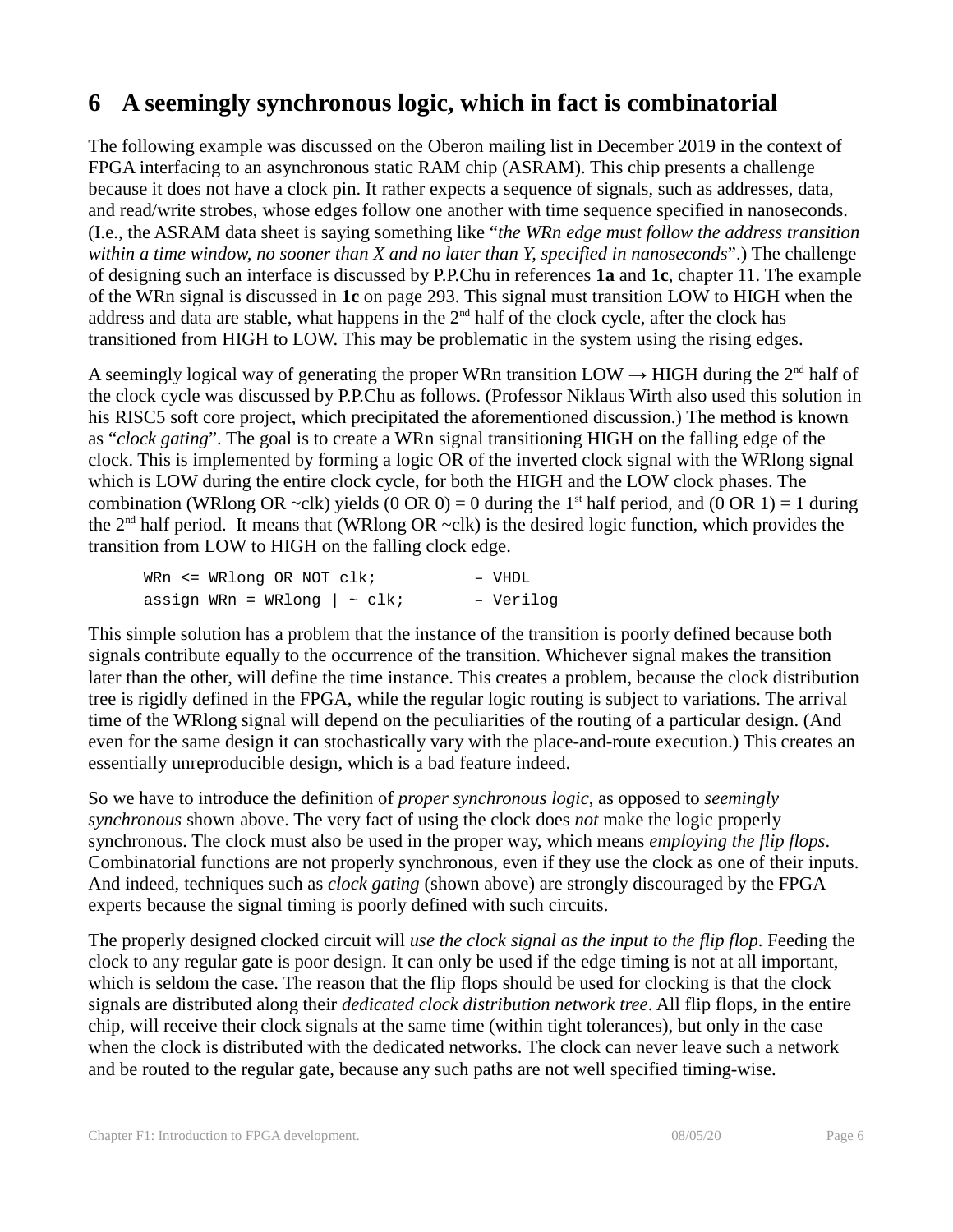The proper way of coding the above circuit is emphasizing the fact that the clock and the regular logic are not equal. The clock is latching the regular signals *on the edges of the clock*. This is done with a flip flop, whose inputs are not equal. (They are equal in case of the regular gate.) The notation may look bizarre. This notation is how the HDL is coding for the flip flop. For clarity this design is using both clock edges, which may not be supported by the FPGA circuitry. If this was the case (as signaled by the compile time error) then the designer should resort to the DDR techniques discussed by P.P.Chu on page 293 of reference **1c**.

```
– VHDL; the Verilog equivalent is left as an exercise
process (clk) begin
     if raising_edge (clk) then 
     WRn <= WRlong;
     else if falling_edge (clk) then 
      WRn <= NOT WRlong;
     end if;
end process;
```
# **7 How the timing requirements are met in practice?**

Now we can elaborate on how the timing requirements are actually met. Conceptually this is done in the following steps.

- 1. Arrange the "bucket brigade" using the registered signals. Every registered signal is a flip flop by definition. VHDL does not use a keyword for such signals. Verilog is using the keyword *reg*. When one *reg* is assigned the value of another *reg*, then the data transfers only happen at the clock edges. The chain of assignments establishes the "bucket brigade". Remember that both in VHDL and in Verilog you use the <= operator within the timing text block to perform the clocked data transfer. Use the construct *PROCESS (clk)* in VHDL. In Verilog it is *always @ (posedge(clk))*.
- 2. Write the combinatorial expressions to be executed between the registered assignments. These expressions are *logic functions* composed of logic operators.
- 3. Introduce the clock period constraint into your UCF file (in ISE) or XDC file (in Vivado). In plain English: You need to tell the synthesis how fast you want to run the design.
- 4. Run the synthesis and examine the timing reports. Look for the "timing violations". If the software cannot make the combinatorial functions propagate from one flip flop to the next one within the clock period, then it will inform you of the fact. It will also tell you, which logic function is taking too long.
- 5. Now you need to think. What is more important to you? Is the long logic expression so valuable that it cannot be calculated in pieces? Then you need to increase the clock period and drop the clock frequency. Conversely, is the clock frequency important? Then you need to break the logic functions into pieces, introduce new intermediate stages into the bucket brigade, and assign partial results to the intermediate flip flops.

In practice you will need to learn the timing constrain syntax, which is very murky and not obvious with ISE and perhaps a bit easier with Vivado. Keeping in mind the preceding explanations should provide a reasonable guideline for further practice.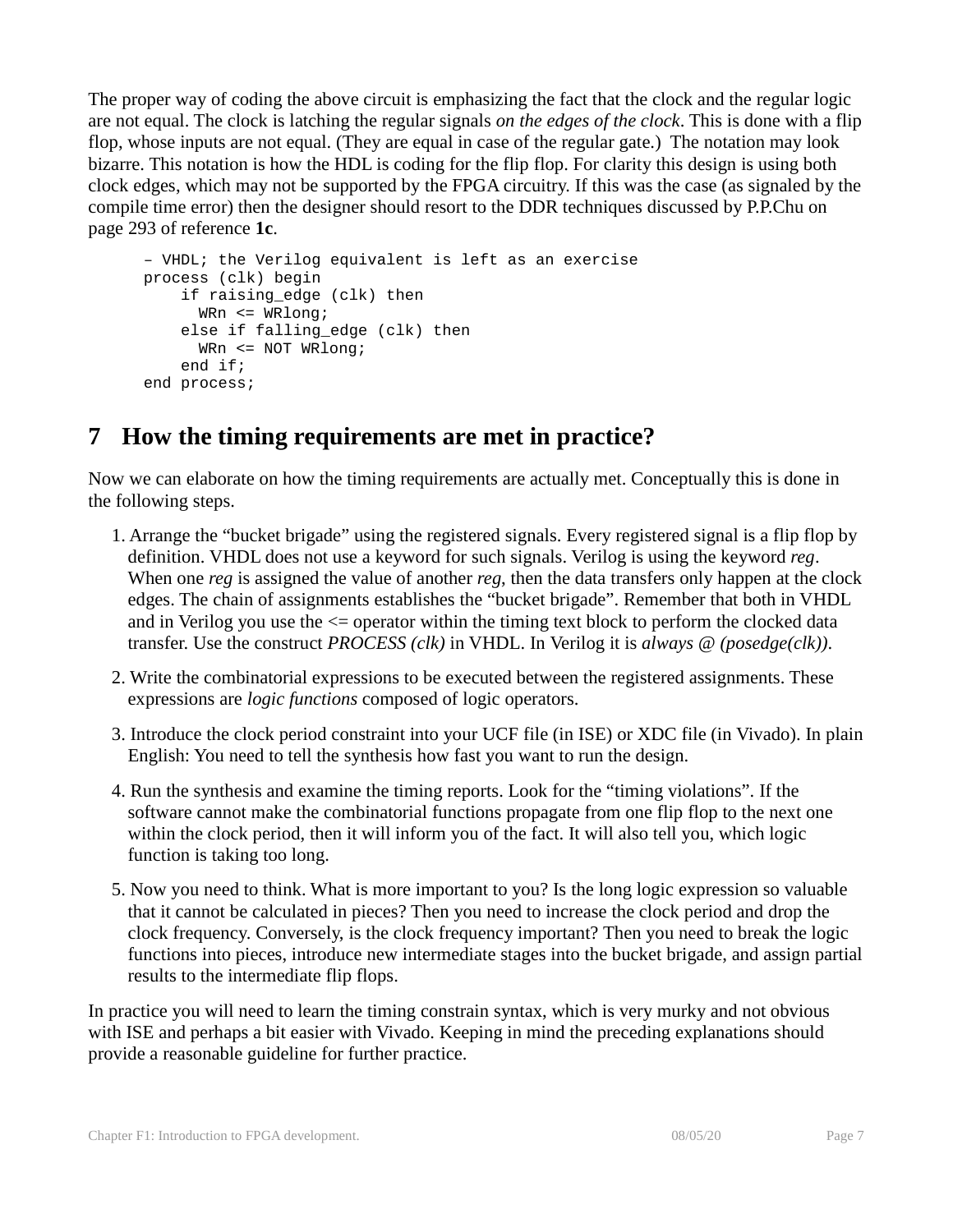### **8 Controlling the FPGA with a register**

We just said that the *boolean logic* is represented with values 0 and 1, meaning LOW and HIGH voltage levels. It is true in the logic textbooks, but it is not how the electrical connections work with FPGAs. There is one more electrical state that we need to use, and that is OFF, coded as 'Z' in the VHDL language. The device that is always *actively driving* the connection either LOW or HIGH cannot be be put on a *bus* where it may cause the *contention* with other devices. We need to be able to turn the device OFF, and this is what the high impedance state 'Z' is doing for us. We are now ready to see the example circuit coded with the following VHDL snippet.

```
IOBUS <= local signal WHEN read enable = '1' ELSE (others => 'Z');
```
This line of VHDL should be read as follows. The IOBUS is declared in the PORT. It is assigned to the off-chip bus in the UCF file. The bus can be *driven* by the local\_signal when the read\_enable is requesting the FPGA to do so. Otherwise the FPGA cuts off the output drivers. The VHDL construct others is a handy notation meaning "all the other bits of IOBUS". This shortcut evaluates to "all the bits" when used as shown. We will now show the entire VHDL "program" surrounding the snippet.

```
1. -- CTRL reg CPU writes.vhd. A register CPU --> FPGA.
2. -- (C) Wojtek Skulski 2003-2011.
3. -- This register can be written and read back by the CPU. 
4. -- It does not read data from the FPGA fabric. 
5. -- It can only read back the data previously written to it.
6. -- Input: CLK, CS, WR, RD active HIGH, the usual r/w controls. 
7. -- CS should be tied to the address decoder at the higher level. 
8. -- Output: regout is static data to drive the controlled circuitry.
9. library IEEE;
10. use IEEE.std_logic_1164.all;
11.
12. ENTITY CTRL_reg_CPU_writes IS
13. GENERIC (regWdt: INTEGER := 16);
14. PORT (<br>15. CLK
15. CLK : in STD_LOGIC; --- system clock from BF
16. CS : in STD LOGIC; --- circuit select
17. WR : in STD LOGIC; --- write enable
18. RD : in STD_LOGIC; --- read enable
19. IOBUS : inout STD_LOGIC_VECTOR (regWdt-1 downto 0);
20. regout: out STD LOGIC VECTOR (regWdt-1 downto 0)
21. );
22. END CTRL_reg_CPU_writes;
23.
24. ARCHITECTURE CTRL_reg_behavior OF CTRL_reg_CPU_writes IS
25. SIGNAL rena, wrena: STD_LOGIC;
26. SIGNAL local: STD_LOGIC_VECTOR(regWdt-1 downto 0);
27.
28. BEGIN -- ARCHITECTURE IMPLEMENTATION
29. wrena <= '1' WHEN ((CS='1') AND (WR='1') AND (RD= '0')) ELSE '0';
30. rena <= '1' WHEN ((CS='1') AND (WR='0') AND (RD= '1')) ELSE '0';
31.
32. IOBUS <= local WHEN rena = '1' ELSE (others => 'Z');
33.
34. register: PROCESS (CLK, wrena) BEGIN
35. IF rising_edge(CLK) THEN
36. IF (wrena = '1') THEN
```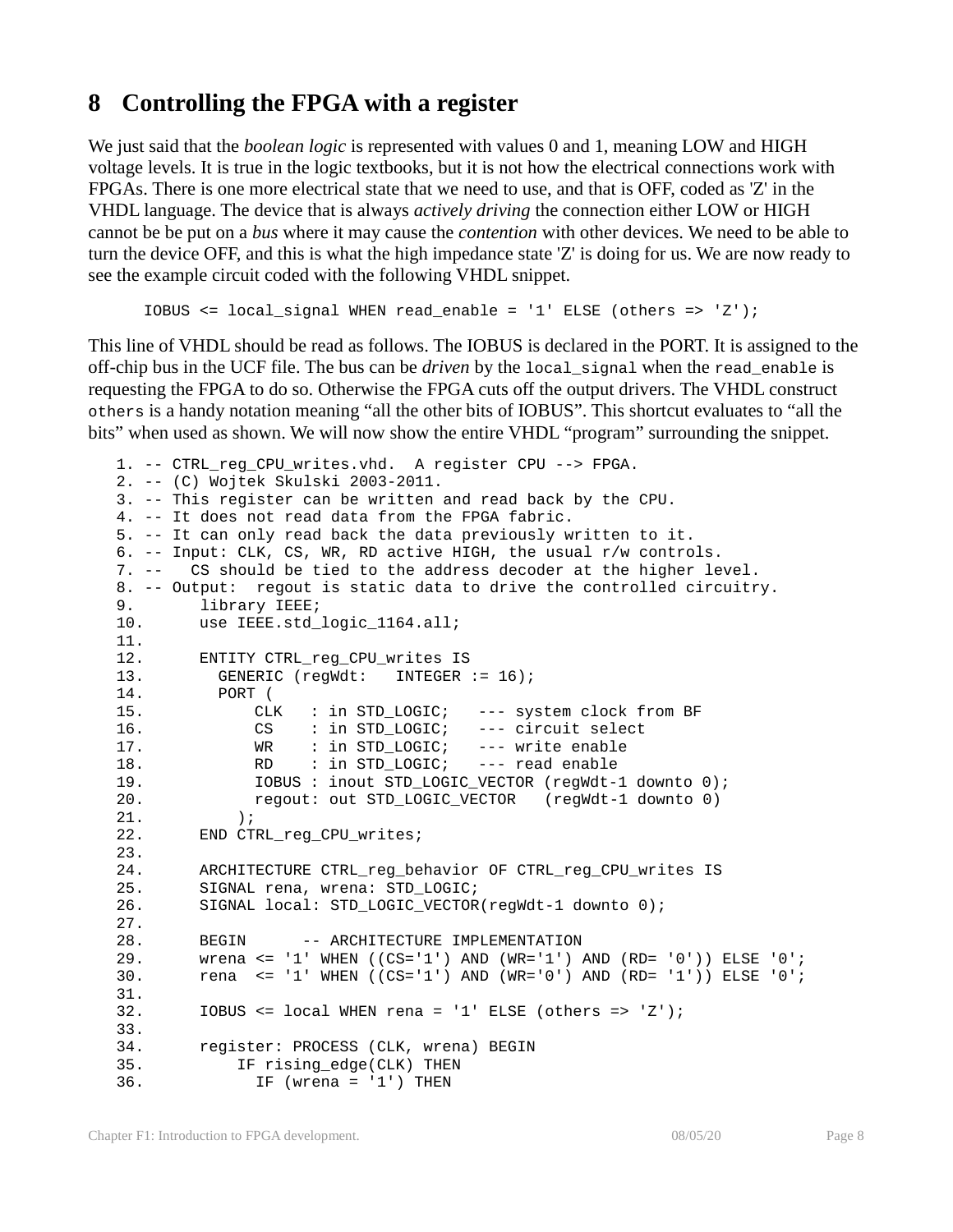```
37. local <= IOBUS; – from CPU to fabric
38. END IF;
39. END IF; -- CLK
40. END PROCESS register;
41.
42. regout <= local; -- static output from the register to controlled logic
43. END CTRL_reg_behavior;
```
Now we will explain what this circuit is doing. First of all, this register is a *component* declared in its own file. The component file is only a template that can be *instantiated* in the main VHDL file as many times as needed. In this respect the register is like an integrated circuit that gets purchased from a store in several copies. In the electronic industry all the copies are identical, but here they are not because the template is *parametrized* with the keyword GENERIC meaning that the bit width is specified while instantiating the template. The default width "16" is only a placeholder. The component has several inputs: the clock, the active-high read/write strobes RD and WR, and the active-high chip select CS. The IOBUS will be connected to the system bus when instantiating the component. Finally, regout is a *static array of bits* that can be connected to anything inside the FPGA. If FPGA had LEDs on top, we could connect regout to these LEDs and turn them on and off by writing to the register.

The register is *static* in the following sense: imagine that we write a "1" to one of the bits. This "1" will stay permanently there until we decide to write a "0" to the same bit. Therefore, this component is intended to *control* some circuitry in the FPGA. The register bits can turn some options ON and OFF. Alternatively, the value written to the register can be used as a calculation coefficient.

The register is read/write in the limited sense. Any value written to the register can be read back by the processor. We say that the value has been *latched*. However, the register cannot be used to read any output calculated by the FPGA. The register is *unidirectional*. It can transfer the bit pattern from the processor to the FPGA, and it can remember its value, but the other direction does not work. The reason for this restriction is that any circuit within the FPGA can have only one driver. Since the driver in this circuit is driving towards the FPGA, adding the opposite driver is not possible.

We said that the latched value can be read back, what implies that some sort of *memory* is implemented in the section beginning with the keyword PROCESS. The word "register" is a hint for the reader, but it is a purely decorative *label*. Most often such labels are omitted from the VHDL program. The memory is always implied when the keyword PROCESS is used *together with a clock*, which is the case in this example. The clock is <u>not</u> indicated by the name CLK, but rather by invoking the predeclared function rising\_edge. It is the combination of the PROCESS with the statement IF rising\_edge, that makes the PROCESS into a *flip-flop*. A flip-flop is a memory element that can stay ON or OFF. The names "register" and "flip-flop" are synonymous.

If this sounds confusing, then it really is. The reason for the confusion is that the VHDL programs are not being literally translated into the FPGA circuitry. The VHDL compilers (and the Verilog as well) are using a method called "inference". The compilers do not translate the text, but rather they scan the text looking for familiar patterns. When the compiler sees the pattern, it will "infer" the circuitry. Another name for infer is "guess". Yes, it is right. The compiler is guessing what the programmer meant to say. It is in the programmer's best interest that the compiler is guessing right. The programmer is advised to follow the code patterns that were suggested by the compiler vendor. The patterns are available from the ISE Toolbar after pressing the rightmost icon that looks like a bulb. Navigate to  $VHDL \rightarrow Synthesis$  Constructs and use only these snippets in order to help the compiler guess right.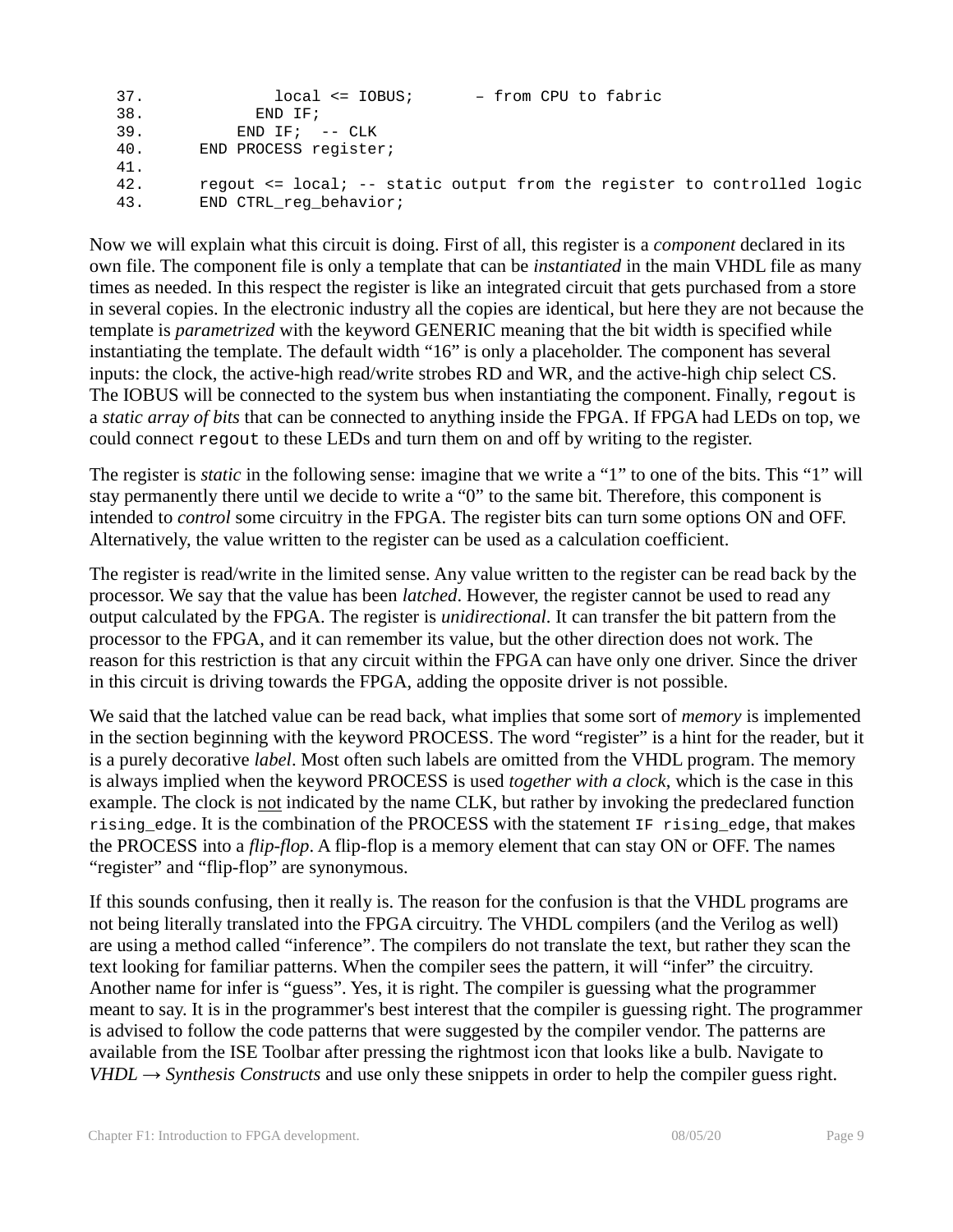One has to get used to such patterns. After a while they will become the second nature. The patterns may look confusingly similar to one another. Here is an example of an apparent similarity.

```
1. PROCESS (CLK, RST) BEGIN
2. IF rising_edge(CLK) THEN<br>3. IF (RST = '1') THEN
        IF (RST = '1') THEN4. local \le (others \Rightarrow '0');<br>
5. ELSE5. ELSE<br>6. 1
6. local <= previous;<br>7. END IF;
6.<br>7. END IF;<br>8. END IF; --
     END IF; -- CLK
9. END PROCESS;
```
This snippet may look confusingly similar to the previous one. It translates to a one-clock delay. The bit pattern local will be an exact copy of the previous, but delayed by a single clock cycle. The signal RST implements a *reset* that holds the bit pattern at "00..0". We did not use labels in this example.

### **9 Reading from the FPGA device using a register**

We need a complementary operation to the one discussed previously. The following code will allow to read a single word from the FPGA. This register is again unidirectional for the reason discussed earlier.

```
1. -- CTRL_reg_CPU_reads.vhd. 
2. -- (C) Wojtek Skulski 2003-2011. 
3. -- This register cannot be written by the CPU. There is no WR control.
4. -- Data either comes from another clock domain or it is static.
5. -- If the other domain is not stopped then local will be complete mess.
6. -- Input from CPU: CLK, CS, RD active HIGH. 
7. -- CS should be tied to the address decoder at the higher level. 
8. -- Input from the fabric: data to be read by the CPU from the FPGA fabric.
9. library IEEE;
10. use IEEE.std_logic_1164.all;
11.
12. ENTITY CTRL_reg_CPU_reads IS
13. GENERIC (regWdt: INTEGER := 16);
14. PORT (
15. CLK : in STD_LOGIC; --- system clock from CPU
16. CS : in STD_LOGIC; --- circuit select
17. RD : in STD_LOGIC; --- read enable
18. IOBUS : inout STD_LOGIC_VECTOR( regWdt-1 downto 0);
19. fabric: in STD_LOGIC_VECTOR (regWdt-1 downto 0)
20. ) \boldsymbol{i}21. END CTRL_reg_CPU_reads;
22.
23. ARCHITECTURE CTRL_reg_read_behavior OF CTRL_reg_CPU_reads IS
24. SIGNAL local: STD_LOGIC_VECTOR(regWdt-1 downto 0);
25.
26. BEGIN -- ARCHITECTURE IMPLEMENTATION
27. IOBUS <= local WHEN (CS='1') AND (RD= '1') ELSE (others => 'Z');
28.
29. PROCESS (CLK) BEGIN
30. IF (rising_edge(CLK)) THEN
31. local <= fabric; -- the crucial modification is here
32. END IF; -- CLK
33. END PROCESS;
34. END CTRL_reg_read_behavior;
```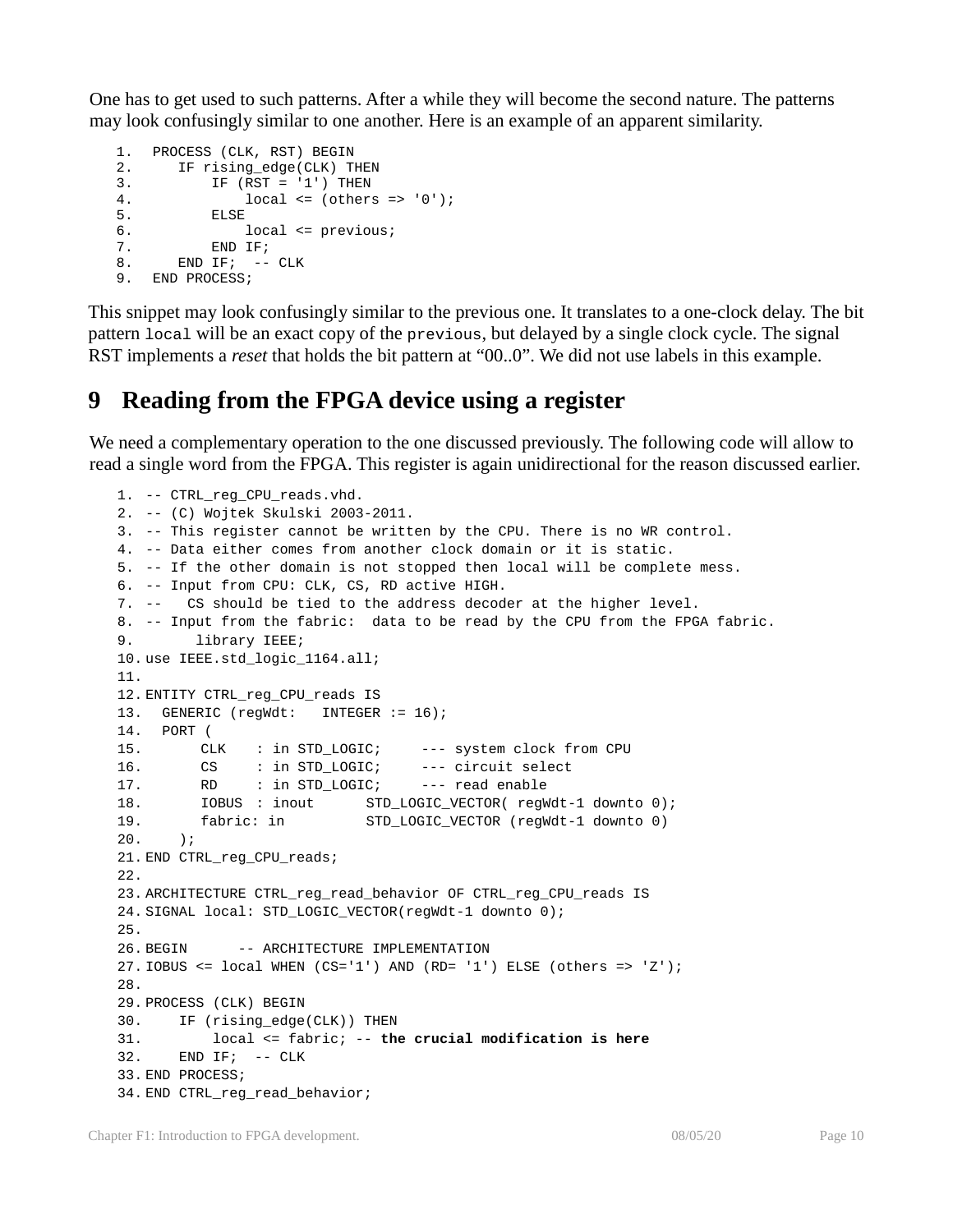This code is very similar to the previous one, but the signal drivers are reversed. The FPGA fabric is now driving the local register upon the rising edge of the clock. Previously it was the IOBUS whose value was latched, but now it is the fabric that is coming from within the FPGA. The modification is easy to overlook when looking at the text.

The lesson from the examples is that a seemingly minor modification of the source code can lead to profoundly different circuitry. In one case we described a register controlling the FPGA, in the other case we described a readout register, and in the meantime we described a delay by a single clock.

# **10 Dealing with clock domains**

The previous example included a warning *"if the other domain is not stopped then local will be complete mess"*. It refers to the fact that the FPGA operates under two different clocks. One is the "main clock" that is driving the daughter card. The other is the CPU clock that is driving the readout bus. The circuitry that is synchronized to a particular clock is called the *clock domain* of this clock.

The two clocks are completely independent. Imagine that data words are changing under both clocks. In the ADC clock domain the fresh ADC samples are being written to the word named fabric in the previous example. At the same time the Blackfin is reading the same word using the local register that is controlled by the CPU clock. It is easy to imagine that fabric may change in the middle of the local being read out. The result will be a "complete mess" because some newly arrived fabric bits will make it through the  $f_{\text{abric}} \rightarrow$  local transition, and some perhaps not. One should remember that the circuitry is never perfectly balanced along all data paths. Some bits will be delayed by a fraction of a nanosecond more than other bits, and the slower bits will not make it.

The comment was warning against such a situation and at the same time it provided a hint that "the other domain should be stopped". It does not mean that the clock itself should get stopped. Stopping the clock will throw all the phase lock loops (PLL) out of synch. Clocks should never get stopped. However, the data acquisition *can* be stopped. And it should, because there is little point in reading the sample that is changing during the readout. Once the data words in the ADC clock domain get static, the other clock domain can safely read them out.

The simplest method of dealing with multiple clock domains is to stop changing the data words in one clock domain, while the words are being used in the other domain. There are other methods allowing both domains to keep running, but they are more complicated. For example, the designer may use a first-in, first-out buffer (FIFO) between the two domains. The FIFOs provide means of "crossing the clock boundary" to avoid the bit synchronization problems. The FPGA programmer has to study the relevant chapters describing the particular solutions recommended by Xilinx. (Keep in mind that other FPGA vendors may have implemented the relevant components differently from Xilinx.)

We conclude this section with two recommendations concerning multiple clock domains.

- 1. Always stop changing the data in the clock domain that is producing the data before using the data in another clock domain. This solution is pretty radical, but it is guaranteed to work.
- 2. Read the relevant chapters from the FPGA textbooks dealing with the particular FPGA family that you are using.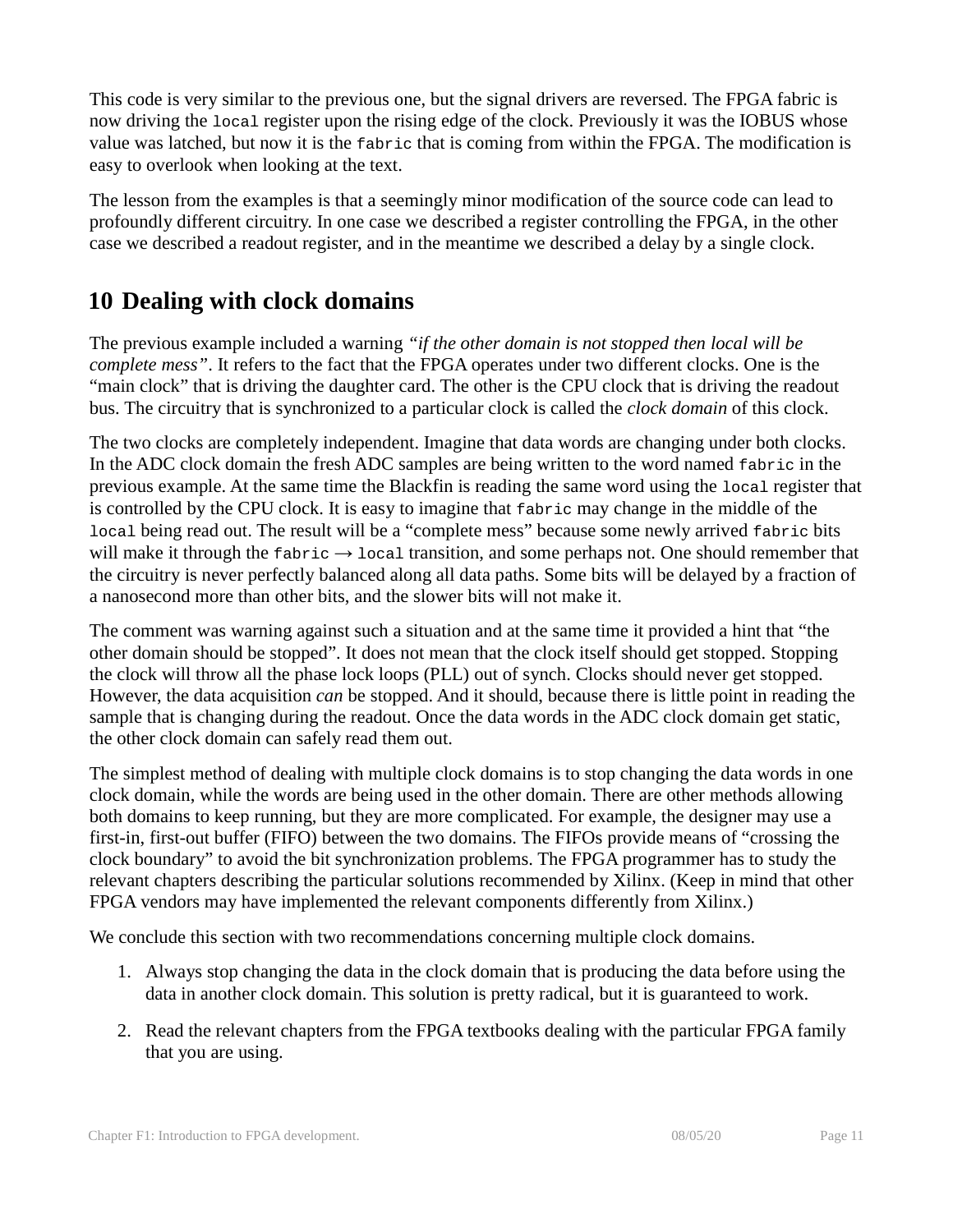# **11 External hard core processor bus**

There are two ways of connecting a processor to the FPGA design: (**1**) either an *external hard CPU* or (**2**) an *internal soft CPU*. The third case would be an *internal hard CPU*, like found in Zynq devices. Such hard FPGA/CPU combinations are more like two separate chips, involving a hard interface between the hard silicon CPU and the FPGA fabric, even though they are enclosed under the same lid.

We will now discuss the two-chip solution (1), where an *external hard silicon* is added to the FPGA. We will illustrate the bus design with the actual Analog Devices Blackfin BF561 processor interface.

The *microprocessor bus* consists of an address, data, a clock CLK, and control strobes: chip select CS, write enable WR, output enable OE, and read enable RE. The latter two strobes provide essentially the same functionality. They may be merged into one signal. If they are separated, then their timings are different and only one of them is needed. Such details can be found in the processor data sheet.

Most hard silicon chips use an *active LOW* convention for the controls. In such a case they are denoted with an added "n", "b" (for "bar"), or "#". For example, both OE# and OEn mean "OE active LOW".

```
ENTITY Blackfin_BF561 is PORT (
-- FPGA is connected as BF external memories AMS0 and AMS1
-- BF AMS0 and AMS1 spaces are both configured in 32-bit mode
-- ADDR(1:0) are not active in 32-bit mode. 
-- All addresses must be on 32-bit boundaries. ADDR(1:0) are both ignored.
   BF_CLK : in STD_LOGIC; -- clock from the BF561 (120 MHz)
   BF AMS0 b: in STD LOGIC; -- AMS0: LOW chip select for 0<sup>th</sup> 64 MB range
   BF AMS1 b : in STD LOGIC -- AMS1: LOW chip select for 1^{st} 64 MB range
   BF AWE b : in STD LOGIC; -- LOW write strobe, AWE#
   BF ARE b : in STD LOGIC; -- LOW read strobe, ARE#
-- BF AOE b : in STD LOGIC; -- LOW out enable, AOE# (use either AOE# or ARE#)
    BF_ADDR : in STD_LOGIC_VECTOR(25 downto 2); -- ADDR increments by 4
   BF_DATA : inout STD_LOGIC_VECTOR(31 downto 0); -- BF data bus
);
END Blackfin_BF561;
```
There are a few things to be noted in these declarations. The meaning of *read* and *write* is from the BF point of view. All the signals except BF\_DATA are driven by the processor. They are declared with direction "in". It means that the processor is the *bus master*, while the FPGA is the *bus slave*. It has the benefit that the bus cycle involves neither a handshake nor an acknowledgment from the FPGA. The bus cycle will complete even in the abnormal situation, when the FPGA is not even configured. (Which makes no sense, but it can happen). It means that an abnormal condition at the FPGA side will not automatically deadlock the processor, what could happen, if the bus cycle required a handshake.

The BF561 bus is shared among the SDRAM and the Asynchronous Memory Spaces (AMS). The word *asynchronous* is a misnomer, because the AMS protocol is synchronous to the clock BF\_CLK. Nevertheless, Analog Devices named it this way. Both the ADDR and the DATA bus carry the signals directed to the FPGA as well as to the SDRAM chips outside the FPGA. It is an old design style, because newer CPU chips use two separate buses for accessing the SDRAM and the (a)synchronous RAM. The internal FPGA circuits are seeing a lot of SDRAM activity not directed to the FPGA. The remedy consists of using the AMS strobes to open the tristate buffers to only the AMS transactions. The SDRAM transactions stay behind the input gates.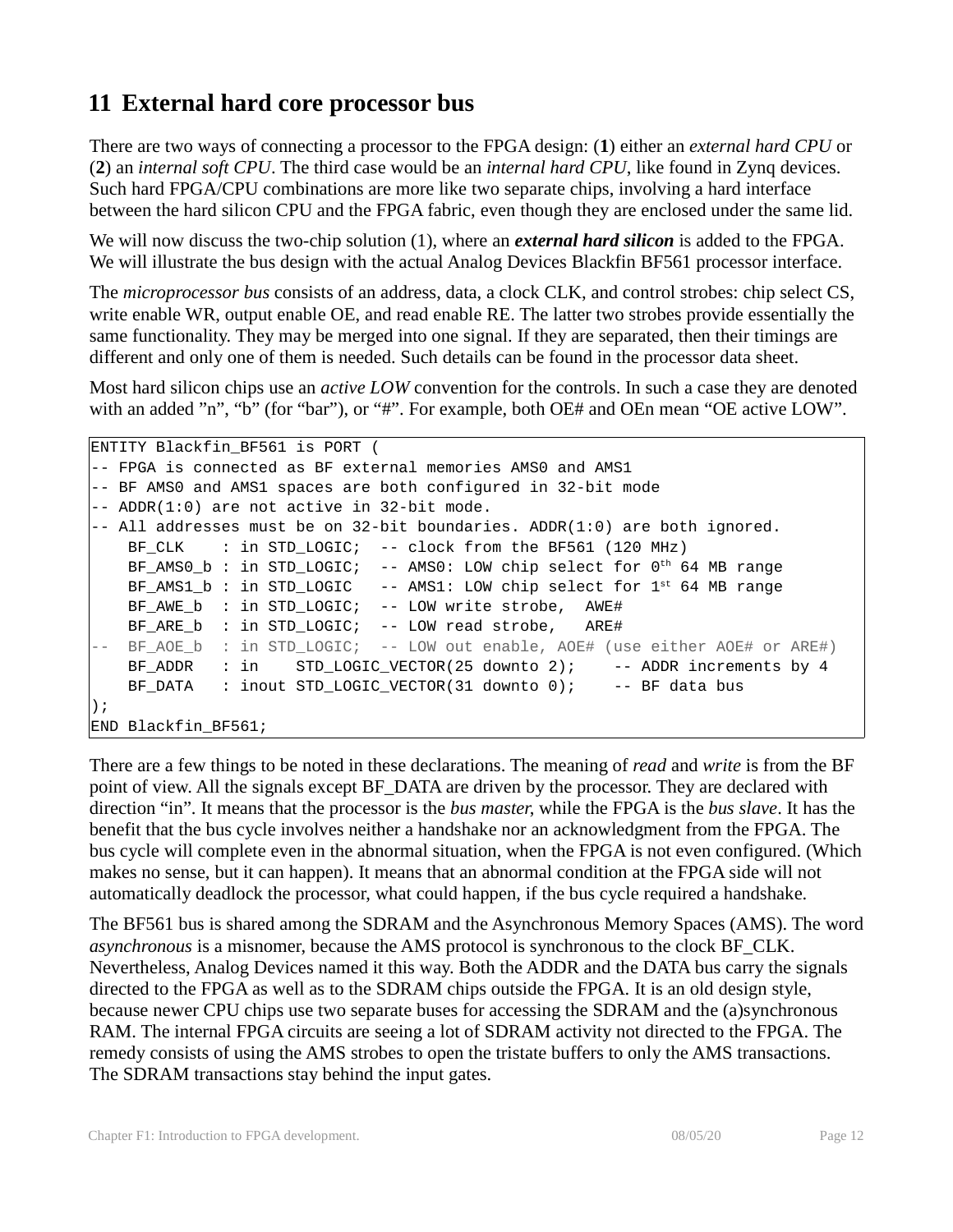The DATA bus between the BF561 and the FPGA is *bidirectional*, indicated with the keyword *inout*. It means that the same 32 wires are sometimes driven by the CPU, and sometimes by the FPGA. The direction is defined by the data strobes AWE#, ARE#, and AOE#. The latter two are functionally equivalent. The logic inside the FPGA should drive the DATA bus only when it is expected to do so. Otherwise it will create *contention*, which means both sides of the DATA bus are driving the same wires. Such an abnormal condition can even burn the chips. A question then arises, how the designer can avoid a possible catastrophe? (Unlike in politics, a catastrophe in electronics benefits nobody, so it is better avoided.)

There are two ways to avoid burning the chips. The hardware method consists of inserting series 50 ohm resistors into the DATA path. There are special quad or octal resistor packs designed for this application. Resistors will limit the current. They will also prevent signals from ringing. A diligent board designer should always use such resistor packs. A diligent firmware designer should reduce the FPGA output drive current to a low value, like 2 mA or 4 mA. There are configuration options for doing this. Low drive current will prevent burning the chips even if the contention happens.

The bidirectional bus protocol is meant to limit the number of wires at the expense of both the increased chip complexity and reduced performance. The former is of little concern because silicon is cheap and powerful these days. The performance would improve if the two directions were assigned to two separate paths routed in parallel. Some very high performance chips are doing just that, but in most cases it is too much of a hassle. Anyone who has routed over fifty Blackfin wires will agree that doubling the number is not desired. One should note that the address, data, and strobes are doubled rather than just the data part of the bus.

## **12 Internal on-chip soft core processor bus**

Despite their lower performance, the soft cores are becoming increasingly popular due to their flexibility. Soft cores exist in many varieties, from very simple 8-bit microcontrollers (PicoBlaze), 32 bit processors (MicroBlaze, Nios-2), all the way up to 64-bit RISC-V. In this section I will focus on a 32-bit soft core named RISC5 authored by Professor Niklaus Wirth. It is different from RISC-V despite a similar name.

The designer of an on-chip soft processor bus does not need to worry about wire routing. The FPGA is providing thousands of pre-routed wires which are ready to use. Using the tristate buffers is not possible inside the FPGA because such circuitry is only available at the chip periphery for the purpose of constructing the external buses. One can use the tristate coding style, which is however translated into gates and multiplexers because internally the tristate buffers are not available.

Due to lack of tristate elements, the on-chip processor buses cannot be bidirectional. They are rather unidirectional, either *in* or *out*. In the example below, the incoming DATA bus is named *inbus*. The outgoing DATA bus is named *outbus*. Both the ADDRESS bus and the strobes are outgoing. The processor is driving the outgoing buses, which means it is a *bus master*. It is a very simple design.

In case of the RISC5 core the design was made slightly more complex because of the memory mapped video *framebuffer* implemented in the external RAM. The video controller was made a secondary master which would occasionally steal the bus access from the main CPU to refresh its internal video pixel buffer. This technique is named *direct memory access* (DMA). In order to make it simple, the secondary master did not ask the main CPU for permission to use the bus (which would have been named Bus Grant Request), but rather it used a special *stallX* signal to temporarily suspend the CPU.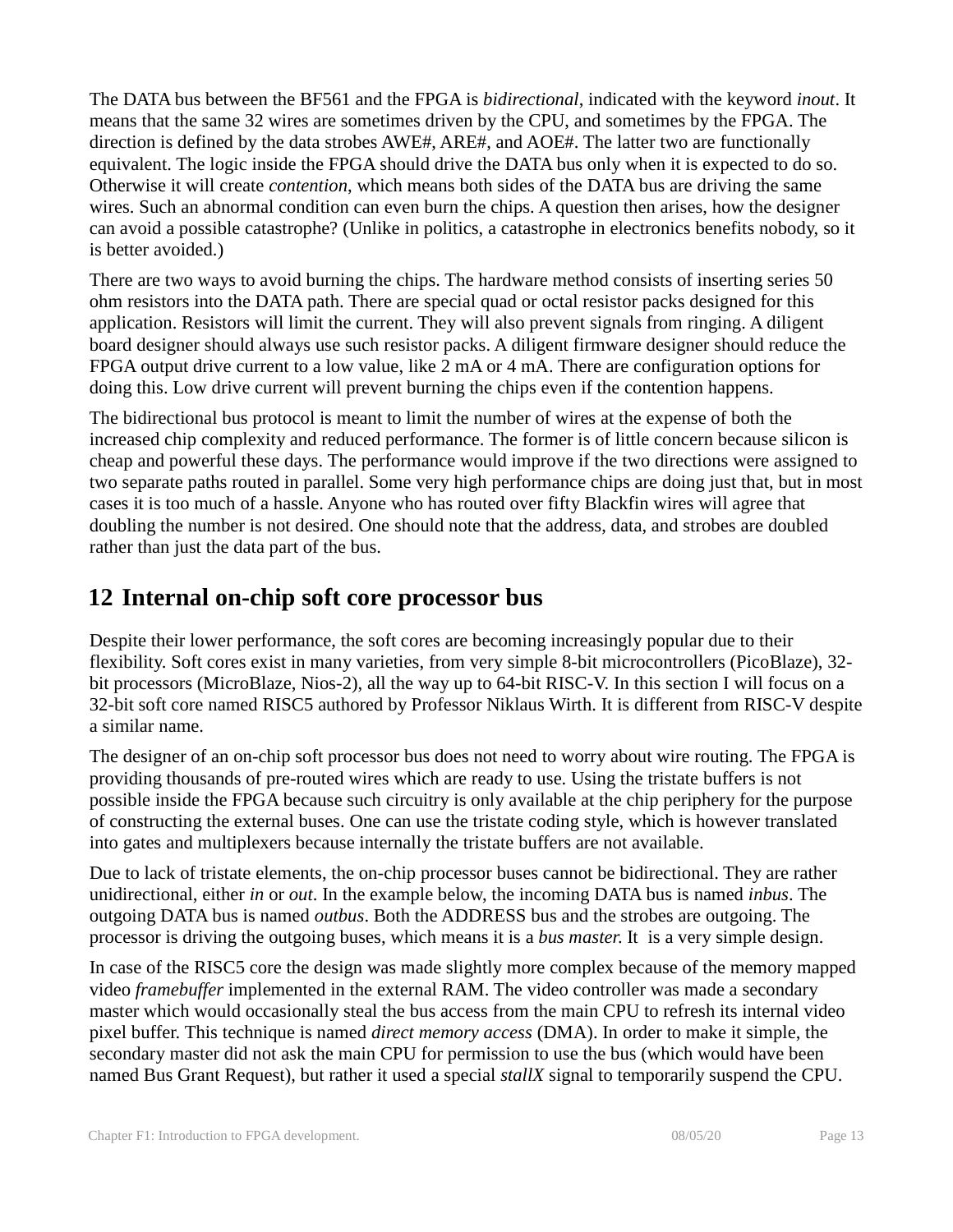```
// RISC5 soft processor core by Niklaus Wirth 31.8.2018 
// with interrupt and floating-point
// https://people.inf.ethz.ch/wirth/ProjectOberon/index.html
module RISC5(
input clk, rst, irq, stallX, // in: clock, reset, interrupt, stall the CPU
input [31:0] inbus, // in: data
input [31:0] codebus, // in: program instruction memory
output [23:0] adr, // in: address in external RAM
output [31:0] outbus // out: data
output rd, wr, ben, \frac{1}{2} out: memory strobes: read, write, byte enable
);
```
I added comments to the original Verilog module declaration. The interface is similar to the previous Blackfin interface, but it has three unidirectional data buses The *inbus* and the *outbus* are both the DATA buses, *in* or *out* the CPU. The third DATA bus is named *codebus*, which is a syntactic leftover from the original Harvard architecture of this soft core. (Harvard architecture uses separate memories for instruction and data.) Outside the core the *codebus* is multiplexed among the on-chip BRAM containing a bootloader, and the off-chip asynchronous RAM. The RAM pins, which are bidirectional, are multiplexed between the to *outbus* in the outgoing direction, and *inbus* in the incoming direction. The two buses, which are unidirectional on chip, are merged into a single bidirectional bus off chip.

### **13 Using a processor's bus address**

The FPGA is a big device with many resources that can be addressed individually by the CPU. Inside the FPGA the resources are connected to an *address decoder*, which is yet another pattern of the VHDL code. There are several recommended ways of writing the decoder in VHDL. First we will show the code snipped from the ISE Language Templates, and then we will show another equally valid way of coding the same.

```
1. --- Address decoder
2. --- Code pattern from ISE Language Templates -> Synthesis Constructs
3. process (clock) begin
4. if ( clock'event and clock ='1') then 
5. if ( reset = '1') then
6. output <= "0000";
7. else
8. case input is -- "input" is the address
9. when "00" => output <= "0001";
10. when "01" => output <= "0010";
11. when "10" => output <= "0100";
12. when "11" => output <= "1000";
13. when others => output <= "0000";
14. end case; 
15. end if; -- reset
16. end if; -- clock
17. end process;
```
First of all we see that VHDL is case insensitive. Second, here we see yet another incarnation of a "process". Third, Xilinx chose not to use the function  $\tau$ ising edge(clock), which we find more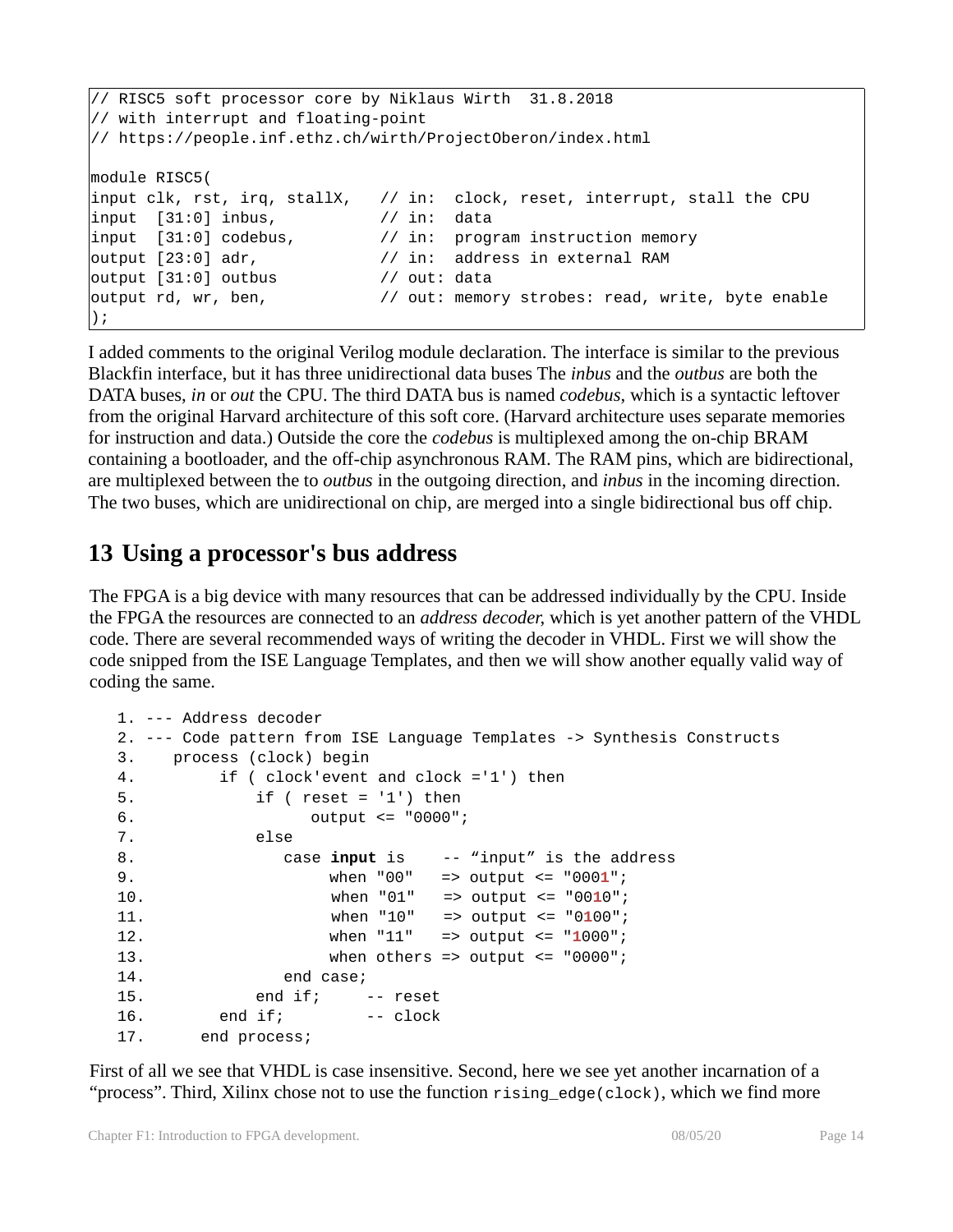descriptive than clock'event and clock ='1'. The two idioms are exactly equivalent. Either way the VHDL compiler will infer output as a register that is synchronized to the clock.

The pattern of a "walking 1" in lines 7 through 10 implements a decoder. Every binary representation of the input address gets translated to a "1" in the corresponding position. The output bits should be connected to circuit-select CS inputs of the register components shown earlier. Only single register will drive the bus because only a single "1" is active at any given time.

We will now demonstrate another way of writing the address decoder that looks remarkably different. We use this form in our own VHDL code.

```
1. RawSelect <=
2. "0001" WHEN ADDR (25 downto 2)="000000000000000000000001" ELSE 
3. "0010" WHEN ADDR (25 downto 2)="000000000000000000000010" ELSE 
4. "0100" WHEN ADDR (25 downto 2)="000000000000000000000011" ELSE 
5. "1000" WHEN ADDR (25 downto 2)="000000000000000000000100" ELSE 
6. (others =>'0');
7. RegSelect <= RawSelect WHEN (BF_AMS0 = LOW) AND (BF_AMS1 = HIGH) 
8. ELSE (others => '0');
```
Unlike the previous decoder, the resultant circuit will be combinatorial rather than registered. It will be susceptible to glitches. It is virtually guaranteed that the glitches will occur in RawSelect because all 23 address bits cannot be perfectly synchronized. The designer must somehow know that glitches will not be a problem before using this circuit. How can we know that this solution is safe to use?

If our CPU is Blackfin from Analog Devices, then the answer can be found in the Blackfin data sheet. It specifies the timing between the address bits and the read/write strobes implementing the industrystandard memory bus. The WR and RD strobes that are connected to the registers (see previous code) become active many nanoseconds after the transitions of the address bits. Even though the RawSelect may not be valid during the address transition, this period of invalidity happens outside the active time window that is defined by the memory strobes. One should note that the strobes originate from a thoroughly tested microprocessor chip and therefore they are safe to use. The conclusion from this example is that the validity of a circuit cannot be established without knowing the context in which this circuit will operate. In principle, glitches are a bad thing. However, their presence may be rendered completely irrelevant by the context of the application.

There are a few other important points to note in this example. First, we are using the address bits of the Blackfin processor BF561. The designer needs to study the processor's data sheet and its Hardware Reference Manual (HRM) before implementing the address decoder. The processor must operate in the proper memory mode (32-bit mode in this case) because we are decoding its address bits downto 2. The two least significant bits (LSB) are not decoded because they are not driven in the 32-bit mode. These details are explained in the HRM.

Another detail concerns the asynchronous memory space (AMS) strobes. There are four such signals in case of the BF561, AMS0 through AMS3. Each one is addressing a separate 64-megabyte range of memory. Two of these are used to address the Ethernet and the USB chips outside the FPGA. The remaining two, the AMS0 and AMS1, are routed to the FPGA. These two signals are used in our decoder to *qualify* the address bits. According to the code from the previous page, the signal RegSelect is active (i.e., non-zero) when the AMS1 is active. This strobe is directed to the AMS1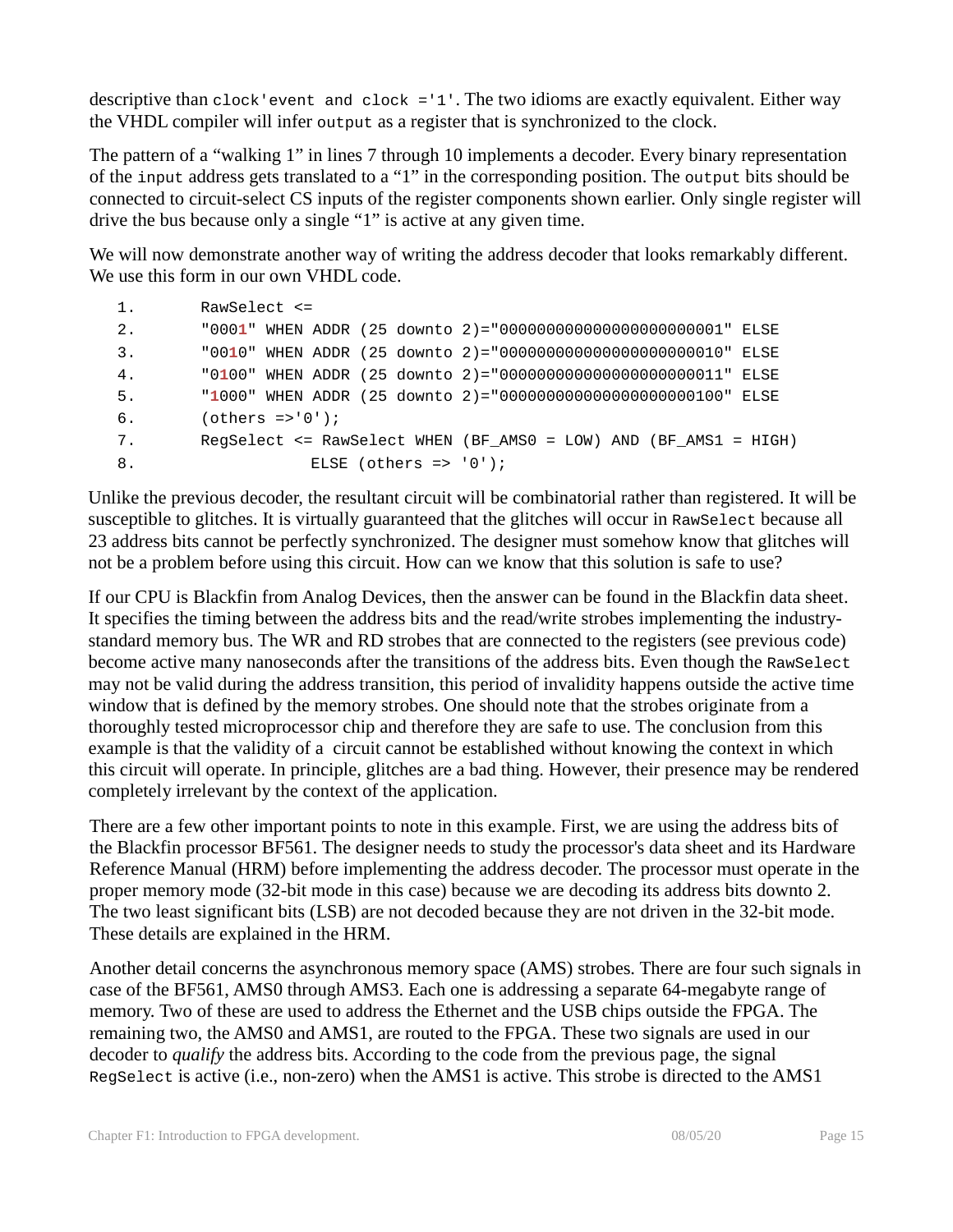address range that can be found in the processor's data sheet. Utilizing the AMSx strobes is mandatory because the same ADDR bit combination will occur in four cases, once per AMS memory space. If we neglected to use the AMS strobes, the FPGA could respond to the memory request directed to the Ethernet chip, causing an immediate system crash.

One has to combine all the above information in order to calculate the memory addresses issued by the processor. The following details have to be kept in mind.

- 1. Two LSBs 0 and 1 are not used by the decoder because the processor is working in the 32-bit mode. Consequently, one should extend the bit patterns to the right by two bits "00" before calculating the addresses to be used in the C header files.
- 2. The AMSx spaces start at fixed "base addresses" specified in the data sheet. The AMS1 base address has to be added to the bit pattern of the lower 25 address bits (23 bits from our example, extended with two LSBs as explained above).
- 3. All the memory strobes originally issued by the processor are active-low. The strobes are converted to active-high inside the FPGA. We use the active-high convention in the FPGA designs because several library components expect such active-high signals.

We will now provide the resulting addresses that the Blackfin processor will issue to access the FPGA registers connected to the address decoder. The reader should double check that his/her address calculations yield the same results.

```
0x2400 0000 unused
0x24000004 1^{st} register
0x2400 0008 2nd register
0x2400 000c 3rd register
0x24000010 4<sup>th</sup> register
```
# **14 Making the components visible throughout the project**

The two types of registers shown earlier are examples of components that you can use throughout your projects. There are three important things to keep in mind.

- 1. The component can exist in more than one copy in direct analogy with hardware components.
- 2. Each time you instantiate the component, you are creating a separate hardware copy of it. Components are built from hardware elements such as gates, flip-flops, etc. These elements are taken from the enormous pool provided by the FPGA fabric and assembled into a local instance of the component that you are instantiating.
- 3. Unlike electronics bought in a store, the VHDL components do not have to be identical. If the component was parametrized with GENERIC statements, then you can change the parameters each time the component is instantiated. In such a way you can create several registers of different bit widths, for instance.

We will now discuss how to make the best use of the VHDL component files that we presented earlier. First of all, the component instance must match the PORT declaration in the component source file. In principle, it should be sufficient to declare the PORT twice: once in the prototype file, and the second time when instantiating the component. However, the VHDL committee decided otherwise. They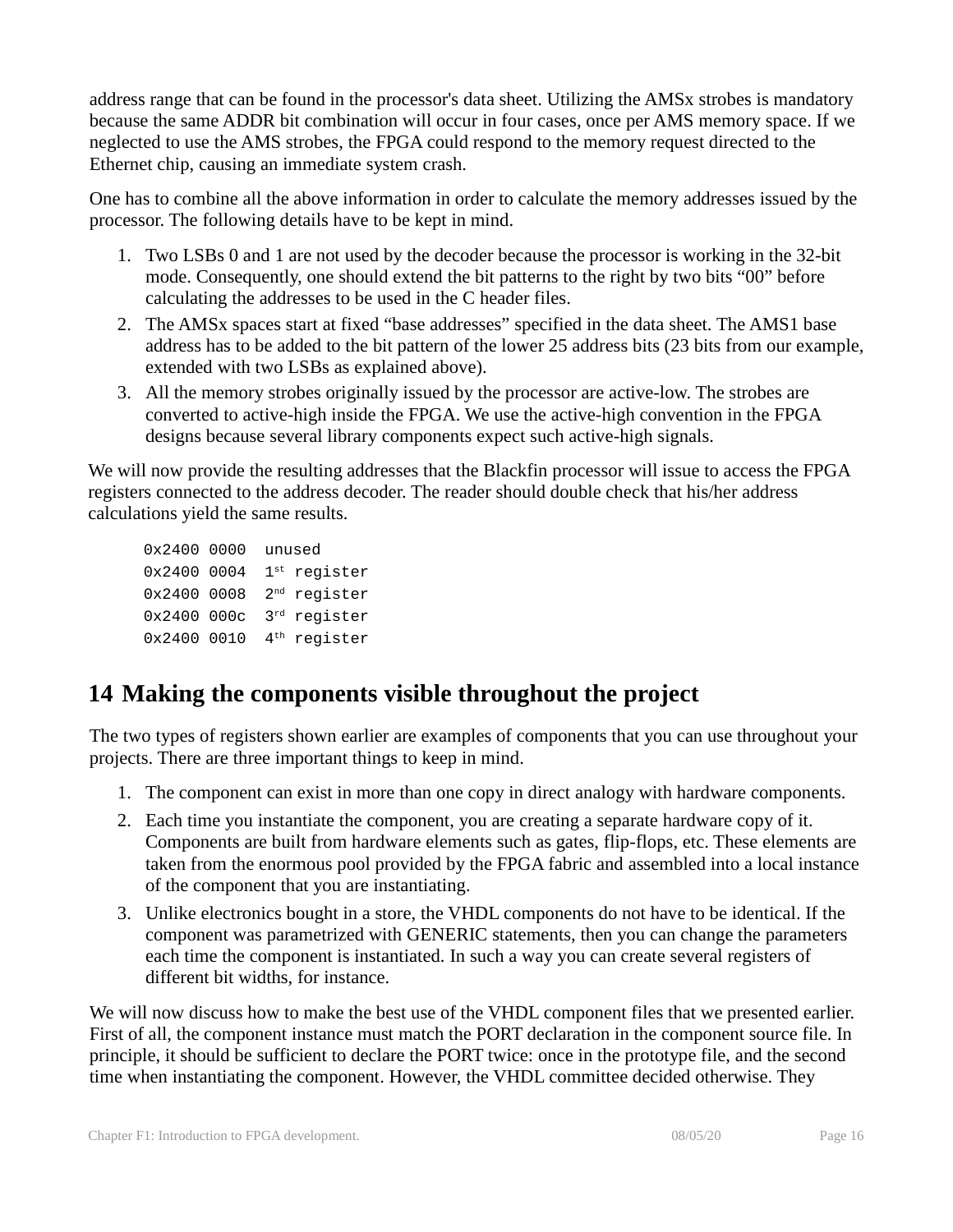decided that the PORT declaration has to be repeated one more time before the component is instantiated. It is a bit annoying. This (mis)feature of the VHDL can be worked around as follows. We collect these redundant component declarations into a PACKAGE that is used in all our files. The package makes the component declarations visible throughout the entire project.

```
-- BlackVME_types.vhd. Package collects all our declarations.
-- (C) Wojtek Skulski 2011-2012.
library IEEE;
use IEEE.std_logic_1164.all;
use IEEE.numeric_std.all;
PACKAGE BlackVME_types IS
COMPONENT CTRL_reg_CPU_writes -- component #1
     GENERIC (regWdt : INTEGER := 16);
     PORT (
     CLK : in STD_LOGIC;
     CS : in STD_LOGIC;
     WR : in STD_LOGIC;
     RD : in STD_LOGIC;
    IOBUS : inout STD_LOGIC_VECTOR (regWdt-1 downto 0);
    regout : out STD_LOGIC_VECTOR (regWdt-1 downto 0)); -- output
END COMPONENT;
COMPONENT CTRL_reg_CPU_reads -- component #2
     GENERIC (regWdt : INTEGER := 16);
     PORT (
     CLK : in STD_LOGIC; 
     CS : in STD_LOGIC;
     RD : in STD_LOGIC;
     IOBUS : inout STD_LOGIC_VECTOR (regWdt-1 downto 0);
     fabric : in STD_LOGIC_VECTOR (regWdt-1 downto 0)); -- input
END COMPONENT;
END BlackVME_types; -- end of the file
```
The PACKAGE declaration is similar to the C language header files that establish "prototypes" of C functions. Just like the header files, VHDL packages are used throughout the project. The VHDL file that is going to make use of the components will start as follows.

```
1. library IEEE;
2. use IEEE.STD_LOGIC_1164.ALL; -- basic VHDL
3. -- Our own types, constants, and components in file BlackVME_types.vhd
4. use work.BlackVME_types.all;
```
The package declarations are compiled into a standard workhorse library named work during project compilation. The library work is automatically included by all files in the project. It does not need to be mentioned with the library clause. It is sufficient to use our package in line 4. From then on all the components collected in the package are known to the project.

#### **15 Making use of the register component**

Each time you instantiate the component, you are creating a separate hardware copy of it. Just like any other electronic hardware, the component instance must be connected to some physical wires. The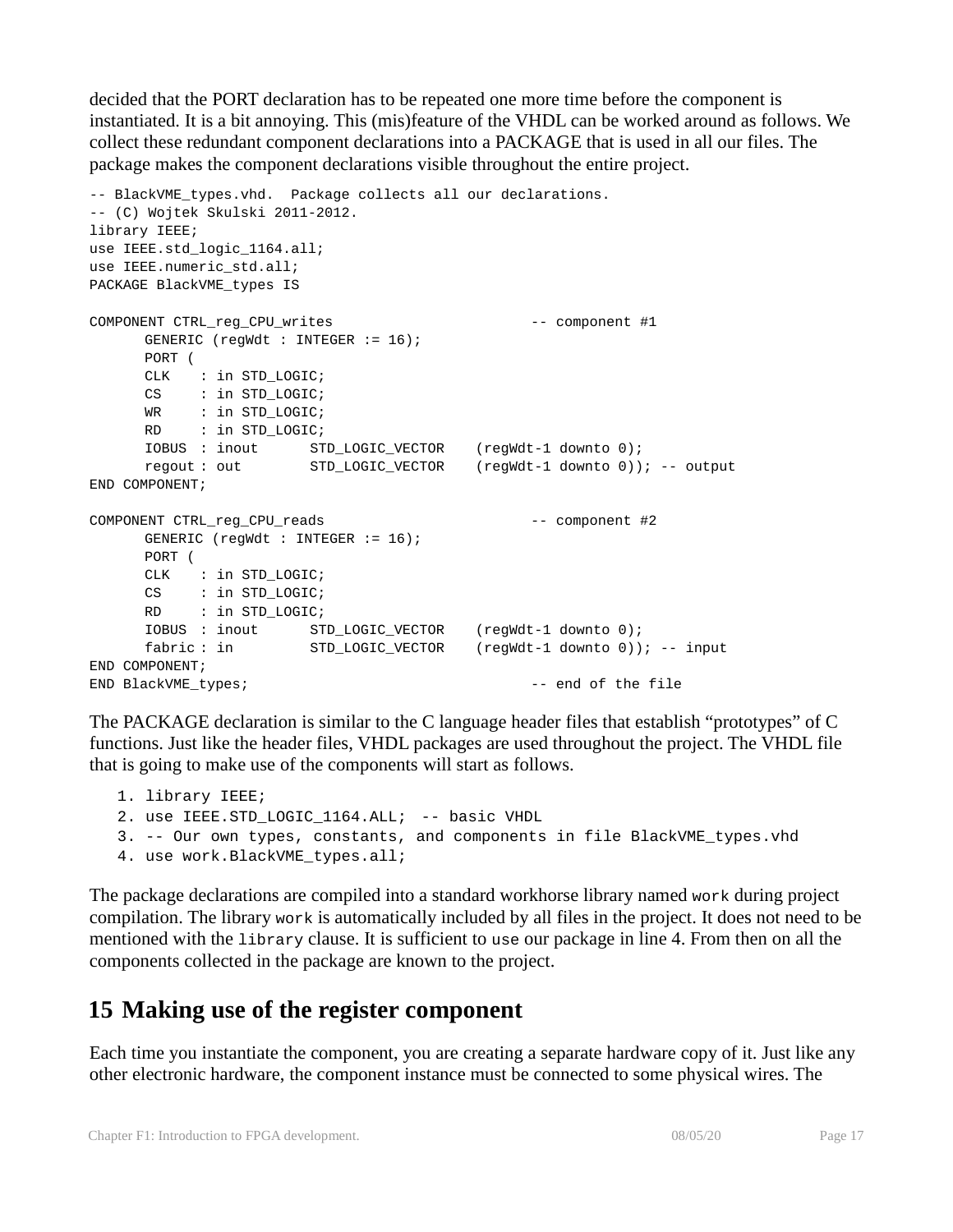wires are called "signals" in VHDL. The following code snippet is instantiating a register that allows the Blackfin processor to toggle several control bits inside the FPGA. This snippet should be put in the architecture implementation of the main project file.

```
1. -- Control register CPU --> FPGA
2. BFcontrol: CTRL_reg CPU writes -- CPU control over FPGA
3. GENERIC MAP (regWdt => 16)
4. PORT MAP (
5. CLK => BF_CLK,
6. CS \Rightarrow RegSelect (0),
7. WR => BF_WRENA1,
8. RD => BF_renal,
9. IOBUS => BF DATA (15 downto 0),
10. regout => BF_ctrl_Reg (15 downto 0));
```
Apparently the VHDL committee was very fond of the arrows  $\Rightarrow$  and  $\leq$ . In this code  $\Rightarrow$  means "connect". The inputs of the register are connected to the Blackfin memory signals. The chip select CS is tied to the address decoder shown earlier. The output is wired to the control bits  $BF_cctrl\_Reg$ . These bits turn ON and OFF certain firmware features. For completeness we show how the Blackfin memory strobes are conditioned before being wired to the register. The signals marked with "\_b" are active-low signals from the processor. They are converted to active-high signals before being used in the FPGA.

```
1. -- Convert active-low signals from Blackfin to active-high
2. BF_AMS1 <= NOT BF_AMS1_b; -- AMS1 memory space
3. BF_WR <= NOT BF_AWE_b;
4. BF_RD <= NOT BF_ARE_b;
5. BF_rena1 <= BF_AMS1 AND BF_RD AND (not BF_WR);
6. BF_WRENA1 <= BF_AMS1 AND BF_WR AND (not BF_RD);
```
# **16 Utilizing the dual-port memory blocks**

The on-board Spartan-6 FPGA contains 603 kilobytes of dual-port block memory (BRAM) partitioned into as many as 268 memory blocks, 18 kilobits each. Making effective use of the BRAM is tremendously important in many applications. There are two ways of achieving this goal.

- 1. The blocks can be instantiated "by hand" in the way described in the previous section. One needs to use the library named UNISIM that is supplied by Xilinx. Memory components are declared in that library. Using the memory components is described in Spartan-6 Libraries Guide available from ISE Help. One should read the pages titled BRAM in Chapter 2.
- 2. The BRAM can be configured with Core Generator that is a part of Xilinx ISE. Core Generator will customize many options that are available in BRAM components, as well as provide a netlist file that tiles several BRAM's together into a composite block of the size and aspect ratio that is needed.

We recommend using the Core Generator because manual instantiation is tedious. Extensive help is available from within the Core Generator. The Generator will provide a set of files as well as a comprehensive Data Sheet that explains all the relevant details. We will not attempt to duplicate this information in this manual. We only point out that the Core Generator will wrap the BRAM blocks into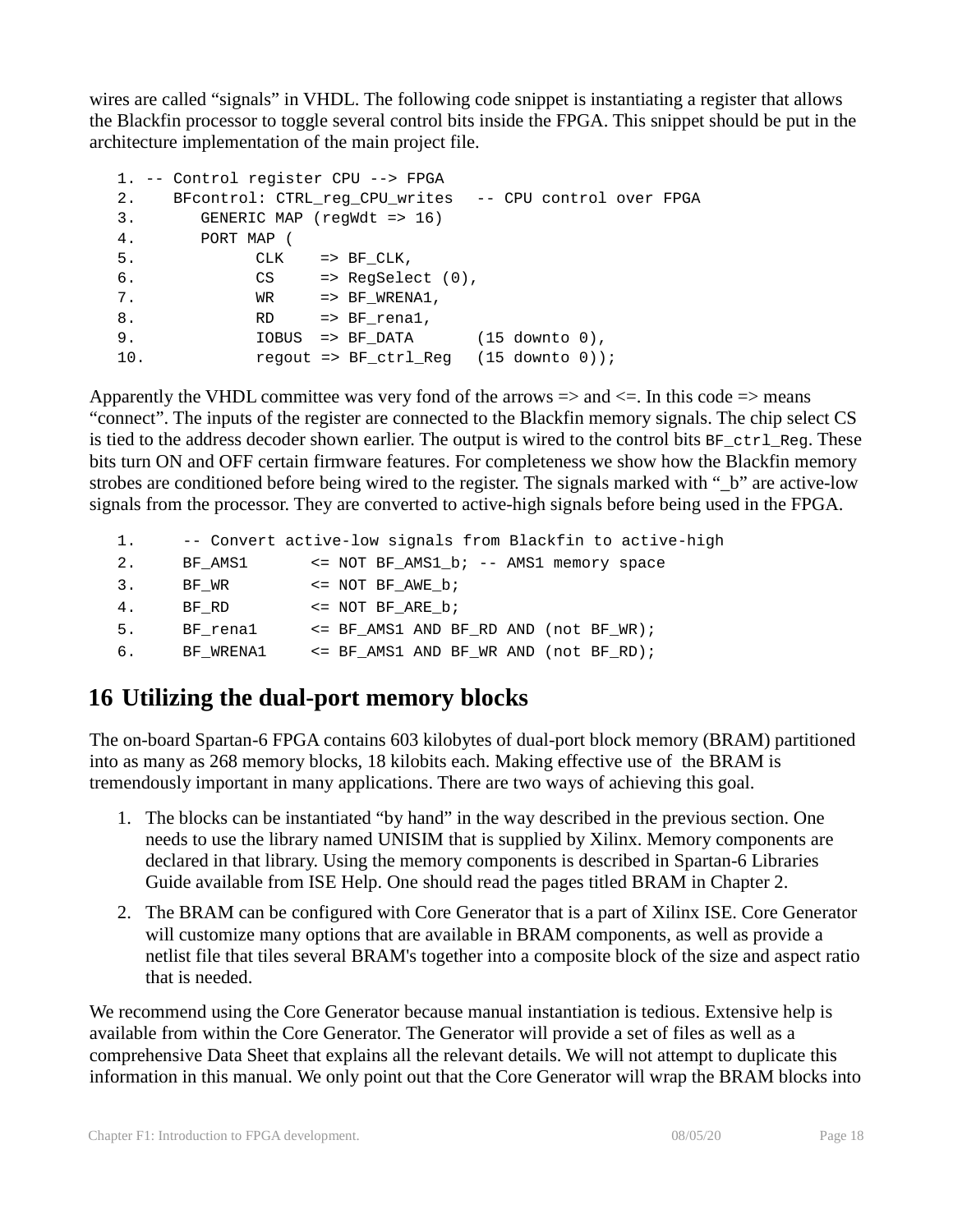a component whose declaration should be placed into the package BlackVME\_types as follows.

```
-- EXAMPLE: Dual port "simple memory" generated with Core Generator
-- Port A (BF write) N/2 cells each 32 bit wide
-- Port B (FPGA read) N cells each 16 bit wide
-- This component is in three files named "EXAMPLE BRAM 8k"
-- .ngc, .xco, .vho. The .vho contains instructions.
-- FPGA side: 8k 16-bit samples. BF side: 4k 32-bite words.
      -- BF: Port A addr (11 : 0), but BF uses address (13 : 2)
      -- FPGA: Port B addr (12 : 0)
COMPONENT EXAMPLE_BRAM_8k
      PORT (
      -- port A; BF side
      clka : IN std_logic;
      ena : IN std_logic; ena -- read enable
      wea : IN std_logic_VECTOR(0 downto 0); -- write enable
      addra : IN std_logic_VECTOR(11 downto 0); -- (13 : 2) = 12 bits
      dina : IN std_logic_VECTOR(31 downto 0); -- Blackfin writes directly to this
      douta : OUT std_logic_VECTOR(31 downto 0); -- connect this to a multiplexer
      -- port B; FPGA side
      clkb : IN std_logic;
      enb : IN std logic; end enable
      web : IN std_logic_VECTOR(0 downto 0); -- write enable
      addrb : IN std_logic_VECTOR(12 downto 0); -- (12 : 0) = 13 bits
      dinb : IN std_logic_VECTOR(15 downto 0);
      doutb : OUT std_logic_VECTOR(15 downto 0));
END COMPONENT;
```
This particular component has been tailored to our needs indicated with comments. We will refrain from explaining the details because your requirements may be different. The memory component named EXAMPLE\_BRAM\_8k can be instantiated in the main VHDL file according to the rules explained in the earlier sections.

## **17 Addressing blocks of on-chip memory**

The dual-port BRAM is addressed from two sides. The FPGA side can use a simple counter to step through the memory range. The counter wraps around when all its bits are '1'. Waveform acquisition can be restarted from the start of the memory block. Collecting the samples is performed when enabled, otherwise the memory counter is not running. Lines 1 through 4 should be put in the declaration section. The rest of the code should be put into the architecture implementation.

```
1. library IEEE;
2. use IEEE.STD_LOGIC_1164.ALL; -- basic VHDL
3. use IEEE.STD LOGIC ARITH.ALL; -- basic arithmetics on std vectors
4. SIGNAL MemAddr ctr: STD LOGIC VECTOR (Nbit-1 downto 0); -- declaration
5.
6. PROCESS (CLK, restart, enable) BEGIN
7. IF rising_edge (CLK) THEN
8. IF restart = '1' THEN
9. MemAddr ctr <= (others => '0');
10. ELSIF enable = '1' THEN
11. MemAddr_ctr <= MemAddr_ctr + 1; -- this counter wraps around
```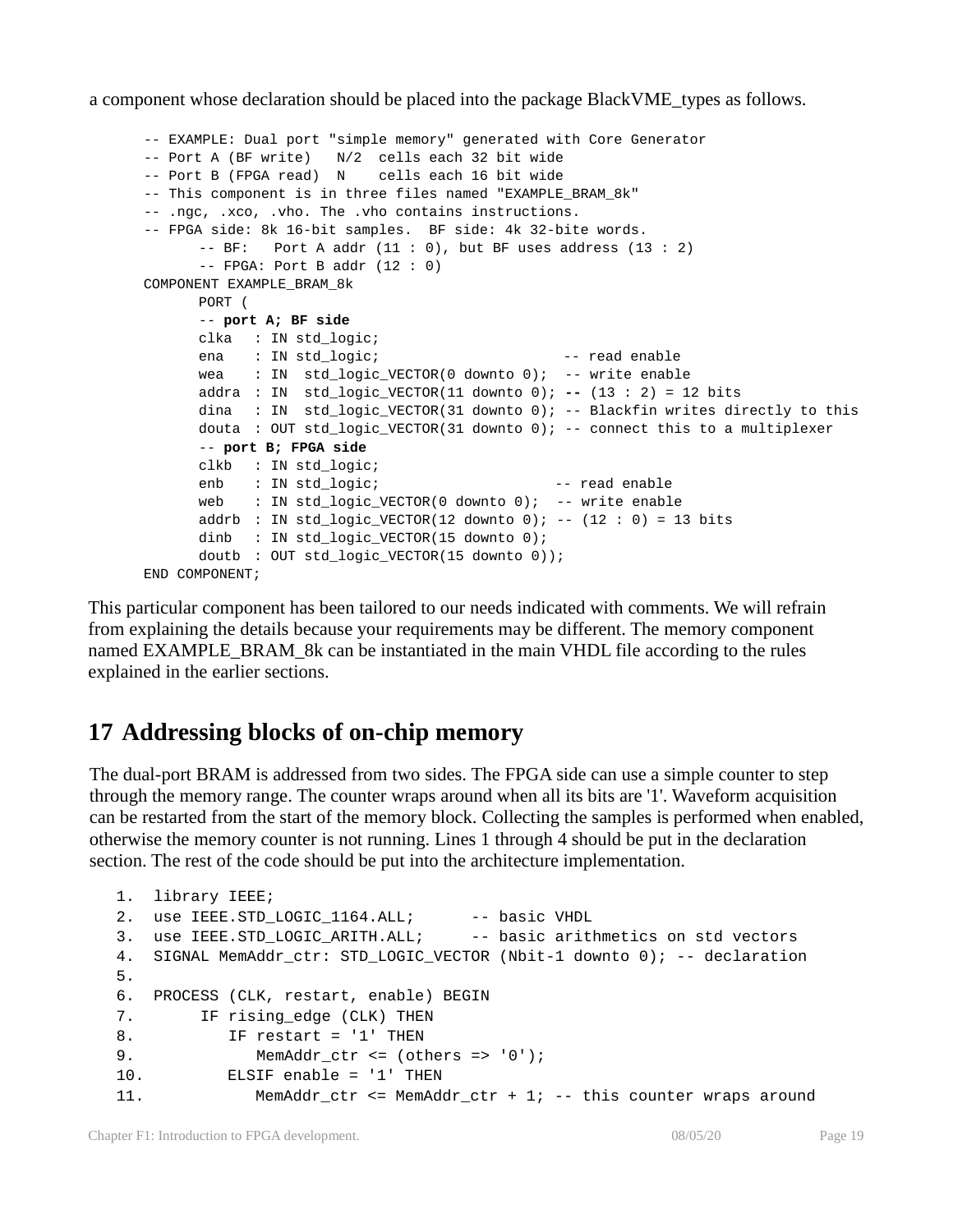12. END IF; 13. END IF; -- CLK 14. END PROCESS;

The Blackfin side is a bit more complicated. The Blackfin address is split into two parts. The lowerorder bits (13 downto 2) are tied to the BRAM address. These bits do not include the two lowest order bits 0 and 1 because the Blackfin address jumps by four, when the processor is working in the 32-bit mode. The upper part (25 downto 15) of the Blackfin address is used to select among multiple BRAM blocks, using a variant of the address decoder shown below.

```
-- At BF side, 4k-word needs 12-bit address, 13:2. The lowest select bit is 14.
MemSelect <= \qquad"0001" WHEN BF_AMS0& BF_ADDR(25 downto 14)="1000000000000" ELSE -- 0x20000000
"0010" WHEN BF_AMS0& BF_ADDR(25 downto 14)="1000001000000" ELSE -- 0x20100000
"0100" WHEN BF_AMS0& BF_ADDR(25 downto 14)="1000010000000" ELSE -- 0x20200000
"1000" WHEN BF_AMS0& BF_ADDR(25 downto 14)="1000011000000" ELSE -- 0x20300000
(others='0');
```
We used a notation trick in the above example. The AMS0 select was prepended to the address bits using the VHDL operator & that concatenates bits together. The leftmost "1" in the address bit patterns corresponds to the AMS0 bit. In such a way we did not have to write a separate line of the VHDL code that would AND the select vector with the AMS0 bit. The ANDing was implicitly coded into the address bit pattern used in the decoder. This kind of a notation shortcut is very handy, but it may be a bit confusing at the first sight. Nevertheless, it belongs to the war chest of VHDL programming.

The MemSelect bit is then tied to the respective "enable" bit of the Blackfin side of the BRAM. This bit will place the BRAM at the address range indicated in the comment. For example, if we use the 0-th bit, the memory will be mapped starting at address 0x20000000 in hex. The reader should verify that the Blackfin addresses are indeed as indicated in the comments. Please read in the BF561 data sheet what addresses correspond to which AMSx space when you perform this exercise.

## **18 Multiplexing BRAM memories for CPU readout**

The outputs of the dual-port BRAM are not equipped with tristate buffers, which are avoided on-chip. As a consequence, the BRAM outputs cannot be directly wired to the readout bus because they would create electrical contention. Previously we did not encounter the contention because we declared the register outputs using the tri-state notation 'Z', which was implemented with multiplexers behind the scenes. Now we have to deal with the problem one more time.

Lacking the on-chip high-impedance 'Z' buffers, the BRAM outputs have to be multiplexed. We will compare two different ways to infer the multiplexer. The first example is provided by the ISE Synthesis Constructs examples. It has been edited for clarity.

```
--- Multiplexer
  --- Code pattern from ISE Language Templates -> Synthesis Constructs
1. process (select,input1,input2,input3,input4)
2. begin
3. case select is
```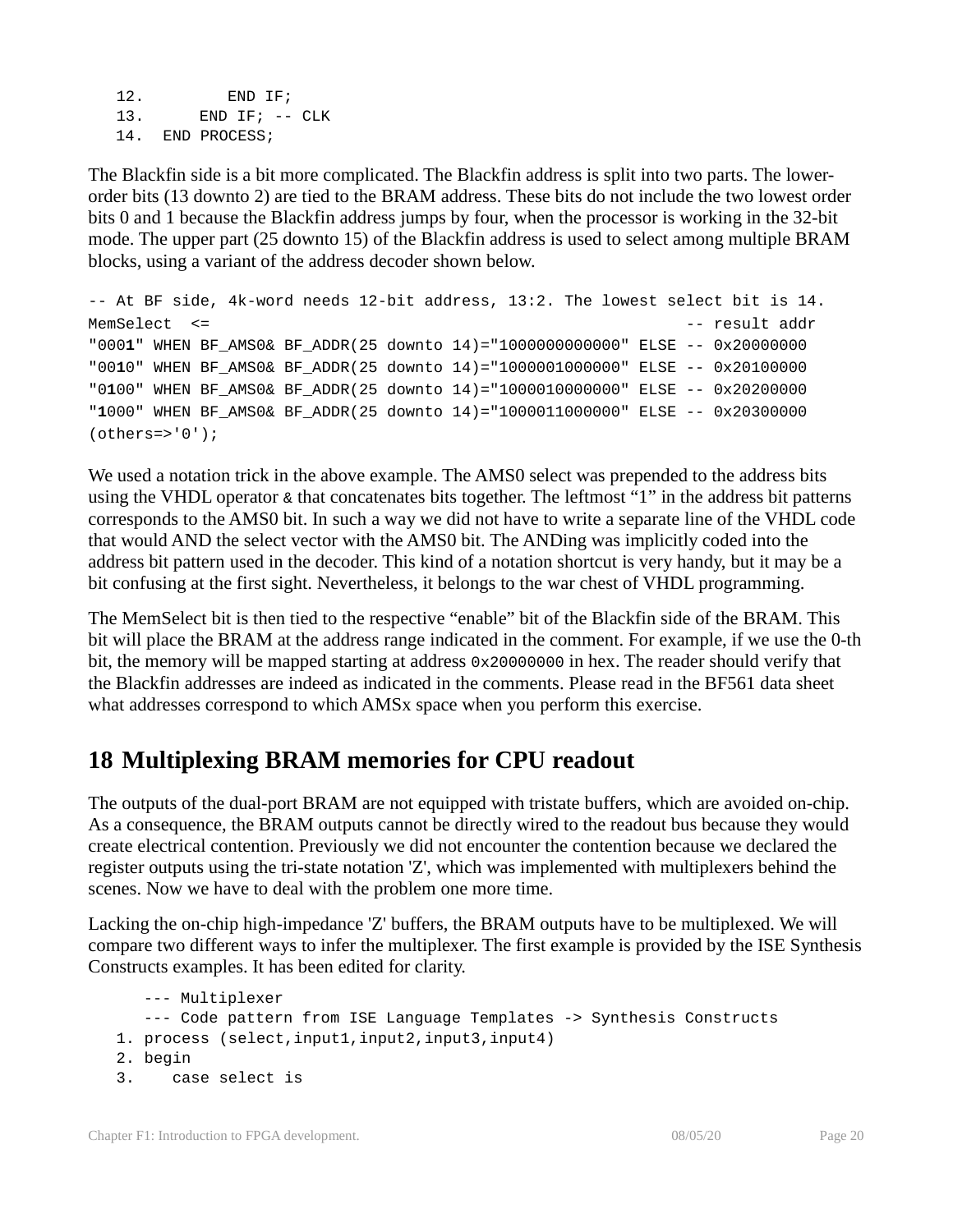```
4. when "00" => output <= input1;
5. when "01" => output \le input2;
6. when "10" => output <= input3;
7. when "11" => output \le input4;
8. when others => output <= input1; -- looks redundant?
9. end case;
10. end process;
```
The multiplexer circuit was coded as a process that does not reference the clock. Consequently, the combinatorial circuitry will be inferred by the compiler. Here we see that the process does not necessarily imply that the circuit is clocked. If there is no reference to the clock, then the circuit will be combinatorial. (As a reminder, the clock is implied by a rising\_edge, falling\_edge, or a construct signal'event and  $sigma = '1'.$ ) Line 8 covers non-boolean signal values such as 'X' or 'Z'.

We now present another version of a multiplexer that makes the reference to the Blackfin AMS space.

```
1. TYPE BF_MemBus_t IS ARRAY (3 downto 0) OF STD_LOGIC_VECTOR (31 DOWNTO 0);
2.
3. -- array of BF memory outputs, 32 bits each.
4. SIGNAL BF_MemBus : BF_MemBus_t;
5.
6. MemorySpace0 <= 
7. BF MemBus (0) WHEN select="00" ELSE
8. BF MemBus (1) WHEN select="01" ELSE
9. BF MemBus (2) WHEN select="10" ELSE
10. BF MemBus (3) WHEN select="11" ELSE
11. (others => 'Z');
12.
13. BF_DATA <= MemorySpace0 WHEN BF_rena0 = '1' ELSE (others=>'Z');
```
The type declaration from line 1 should be put into the central repository *BlackVME\_types*. The output MemorySpace0 is switched among bit vectors BF\_MemBus according to the selection bit pattern. In line 13 the output from the multiplexer is wired to the Blackfin data bus through a tristate buffer controlled by the read strobe. One should note that in order to complete the circuit the individual MemBus vectors are connected to the ports douta of the BRAM memories shown earlier. The other ports dina can be wired directly to the Blackfin BF\_DATA because being inputs they cannot cause a contention. All the tri-state 'Z' constructs are implemented with multiplexers behind the scenes. It is good that Xilinx compiler is kind enough to let us use the 'Z' notation which is very convenient.

## **19 Synchronizing an external signal to the FPGA clock**

We are now turning our attention to bit processing. We start with a very simple example. Let us make sure that an external signal starts on an FPGA clock boundary. This example can be applied to the front panel NIM inputs. But first let's ask why do we care?

The answer is that an unsynchronized signal is potentially a very bad thing. Let's imagine that we use an external NIM pulse to zero a time stamping register. OK, so we connect it to a reset of a freerunning counter similar to the one shown in Section 13. We will find out that we indeed reset the counter most of the time. But sometimes we do not. Sometimes the counter starts from a seemingly random bit pattern. What is going on?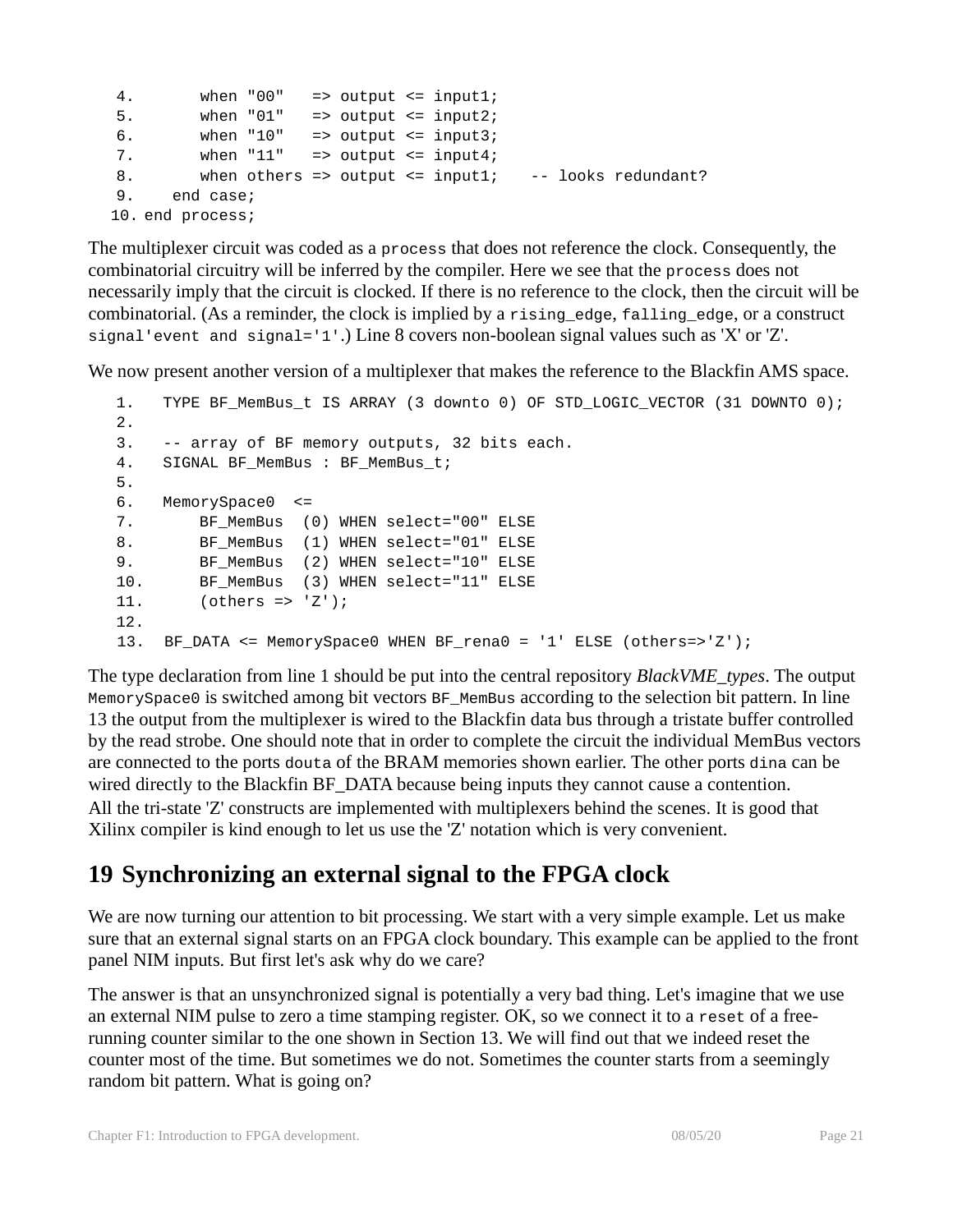The answer is "metastability". Type this word to Google and several articles will pop up, documenting the importance of the problem. The metastability occurs when the signal edge hits the flip-flop at *just the wrong moment*, violating the timing requirements. The *just wrong* is guaranteed to happen if we repeatedly use a signal whose edge is unrelated to the clock. So we need to make sure that before using the external NIM pulse inside the FPGA, we force its edge to be synchronized to the FPGA clock.

```
1. -- ISE VHDL templates --> Synthesis Constructs --> Misc --> Debounce
2. --**Insert the following between the 'architecture' and 'begin' keywords**
3. signal Q1, Q2, Q3 : std_logic;
4.
5. --**Insert the following after the 'begin' keyword**
6. process(CLK) begin
7. if rising_edge(CLK) then
8. O1 <= external; -- time = 1. Can be metastable.
9. Q2 \le Q1; \qquad -\text{time} = 2. Good to use.
10. Q3 \le Q2; Q2 - 1 Q3 \le Q2; Q4 Q5 Q7 Q811. end if;
12. end process;
```
The code describes a clocked circuit built with flip-flops. That's what we need. The three signals Q1, Q2, and Q3 are copies of the external, but delayed by one, two, and three clock cycles. Strictly speaking, Q1 is delayed by anything between zero and the full clock because the external can hit the flip-flop any time within the clock cycle. The Q2 and Q3 are in the fixed time relationship to Q1. The Q2 should be good enough. The Q3 is guaranteed to be perfect for the age of the Universe.

There can be two questions concerning this code snippet. (a) How does it follow that Q1 is a delayed copy of external, and so on with Q2 and Q3? (b) How does it work anyway?

The answers: (a) Don't even ask. This kind of code is an idiom. If there is a rising edge, then there are flip-flops. If there is a string of assignments, then flip-flops are strung one after another. That's what we need. (b) The circuit works through black magic based on probabilities. The topic is not an easy one.

## **20 Delaying a signal by a fixed number of clock cycles**

The same circuit can be used to delay any bit by a fixed number of clocks, three in this case. Just replace the external with any\_signal internal to the FPGA. The any\_signal must belong to the same clock domain. If it does not then we are in square one. A signal belonging to another clock domain is an external signal from the point of view of the target domain.

## **21 Generating a short pulse lasting one clock cycle**

The same circuit can be used to manufacture a pulse lasting one clock cycle. Such a pulse can be useful because it corresponds to a leading edge. In other words, you have a long pulse of unknown duration, perhaps milliseconds. But you need a short pulse to reset your counter and then start counting right away without waiting till the long pulse goes away. Here is the solution. Apply the following to the Q signals from the previous section on synchronizing.

pulse1  $\leq$  21 and (not Q2); -- use with internal signal pulse2  $\leq$  02 and (not 03); -- use with external signal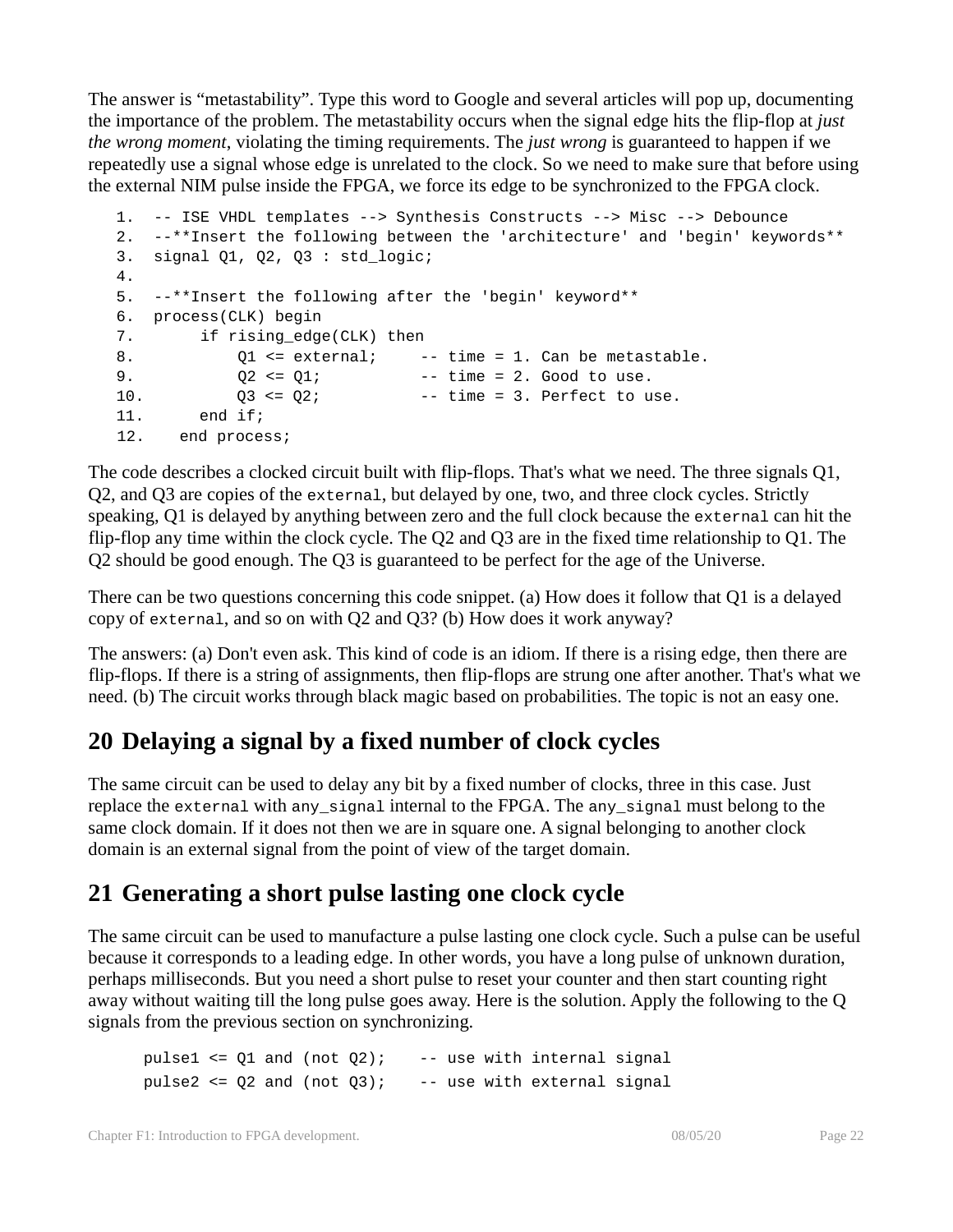One of these lines should be applied to the Q signals from the previous circuit. Version 1 produces the pulse one clock earlier than version 2, but it is susceptible to metastability. Version 2 should be used with external signals. There are some caveats worth putting in writing.

- 1. Somewhat surprisingly, this circuit seems to annihilate a single-clock pulse applied to its input. One can say that applying the leading-edge detection twice makes no sense, so maybe there is no problem. Nevertheless, annihilating single-clock inputs was not expected. Beware.
- 2. A similar circuit described in the book by Chu on pages 114, 117 did not work well. Most often it produced double-clock output, but sometimes it was a single clock. The behavior was bizarre. We recommend our solution described in this section because it has been tested in Spartan-6.

### **22 Delaying a one-bit signal by a variable number of clock cycles**

Now we are going to do some heavy lifting. We want to delay a signal by a variable number of clock cycles, from 1 to 32 clocks. The signal will be one bit wide (for example, the NIM input after it was synchronized). We want that Blackfin controls the delay.

```
1. --**Insert the following at the beginning of the file
2. library unisim; -- Xilinx library components 
3. use unisim.vcomponents.all;
4.
5. --**Insert the following between the 'architecture' and 'begin'
6. signal prgm : STD LOGIC VECTOR (4 downto 0);
7.
8. --**Insert the following after the 'begin' keyword**
9. shift register 32 taps : SRLC32E
10. generic map (INIT => X"00000000")
11. port map (
12. CLK => CLK, -- Clock input
13. D => din, -- shift register bit input
14. Q31 => open, -- SRL cascade output (connect only to next SRL)
15. A => prgm, -- 5-bit shift depth static select input
16. CE => '1', -- Clock enable input, always enabled
17. Q => dout -- output bit from shift register
18. );
```
We used a shift register SRL32 that Xilinx built into Spartan-6. The number of delay "taps" can be controlled with a register of the type CTRL\_reg\_CPU\_writes that was described earlier. The register should be instantiated with 5 bits, because SRL32 needs this number of control bits. The register will be connected to the bit vector prgm, which in turn will be wired to the shift register control. The register will be memory-mapped on the Blackfin bus in the way elaborated earlier. The chain of connections is sketched below. Writing down the VHDL statements is left as an exercise for the reader.

Blackfin bus → CTRL\_reg\_CPU\_writes → prgm → shift\_register\_32\_taps

In this way we demonstrated how the register component described earlier can be utilized to implement functionality that is both needed and not easy to implement without a war chest of proven components.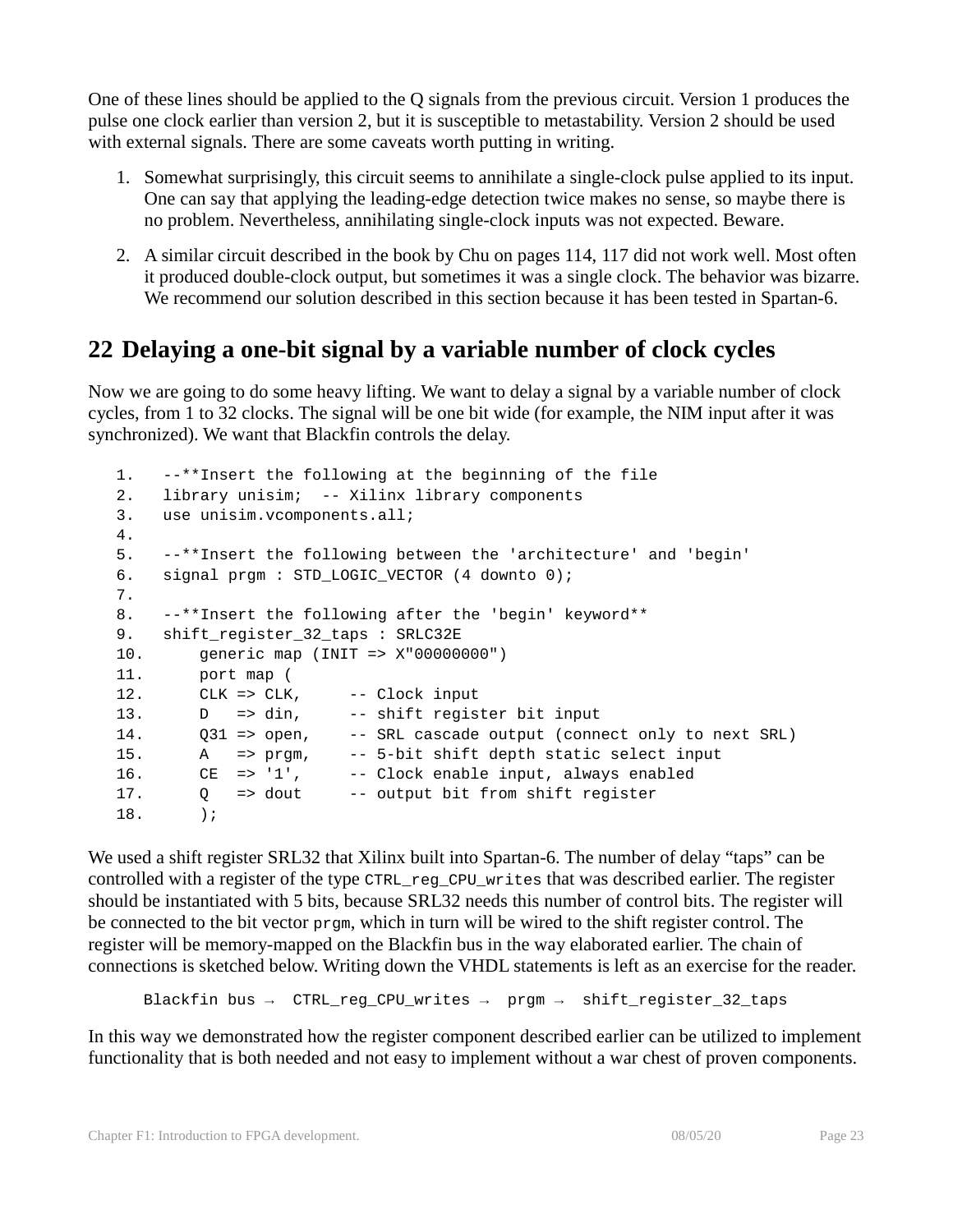### **23 Delaying a multi-bit signal by a variable number of clock cycles**

Now we want to delay a multi-bit signal by a variable number of clock cycles, from 1 to 32 clocks. The signal will be of any width. For example, we can delay a stream of ADC samples in order to match a time-of-flight difference among detector subsystems. We want that Blackfin controls the delay.

```
-- Delay Line L32.vhd. (C) Wojtek Skulski 2003-2012.
-- Input: prgm 0..31 means delay by 1..32 clocks
library IEEE;
use IEEE.std_logic_1164.all;
library unisim; -- Xilinx library components 
use unisim.vcomponents.all;
ENTITY Delay_Line_L32 IS
 GENERIC (PipeWdt: INTEGER := 14); -- default bit width of the stream
  PORT (
    CLK : in STD_LOGIC;
   CE : in STD LOGIC; - clock enable
    prgm : in STD_LOGIC_VECTOR (4 downto 0); -- delay 0..31, input
    din : in STD_LOGIC_VECTOR (PipeWdt-1 downto 0);
    dout : out STD_LOGIC_VECTOR (PipeWdt-1 downto 0)
    );
end Delay_Line_L32;
ARCHITECTURE SRL32 OF Delay_Line_L32 IS BEGIN
pipe: FOR i IN 0 TO PipeWdt-1 GENERATE
slice : SRLC32E
GENERIC MAP (INIT => X"00000000")
PORT MAP (
     CLK => CLK, -- Clock input
     D => din(i), -- SRL data input
     Q31 => open, -- SRL cascade output pin (connect only to next SRL)
     A => prgm, -- 5-bit shift depth select input
     CE => CE, -- Clock enable can freeze the pipe
     Q => dout(i)); -- SRL data output
END GENERATE pipe;
END SRL32; -- end of the component file
```
The component should be declared in the central repository *BlackVME\_types*. It can be instantiated in the design, connected to the register CTRL\_reg\_CPU\_writes, and controlled by the Blackfin. One can change on the fly by how many clock ticks the data stream will be delayed, from 1 to 32 clock ticks. The chain of connections is similar to the previous example.

Blackfin bus → CTRL\_reg\_CPU\_writes → prgm → Delay\_Line\_L32

The clock enable CE is a handy method of temporarily freezing the shift registers in their current state. It can be used to capture a stretch of the data stream in the pipe. The captured samples can be then clocked one by one from the pipe by pulsing the CE. Each time the CE is pulsed HIGH for the duration of one clock, one sample will be clocked out from the end of the pipe, and one sample will be clocked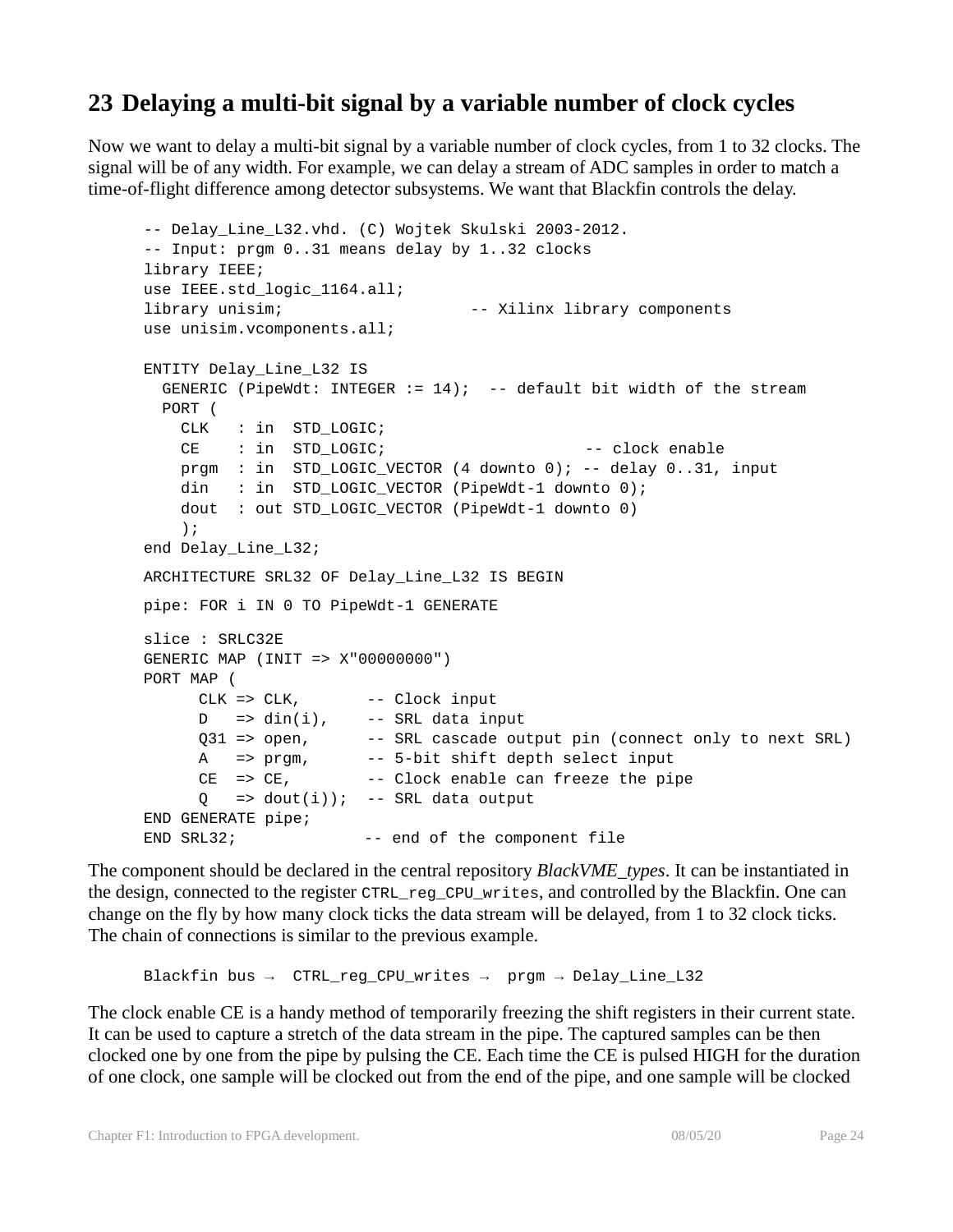into it at the beginning. (Use the previous one-shot to make single-clock CE pulses.) One should note that the pipe cannot be accessed in parallel. The only method of retrieving the samples is to clock them out from the end of the pipe.

We will now present a code snippet that implements a similar functionality, but this time the compiler is allowed to infer the circuit.

```
1. -- Language templates --> Synthesis constructs --> Shift registers.
2.
3. TYPE Tpipe IS ARRAY(PipeLen-1 downto 0) OF 
4. STD LOGIC VECTOR (PipeWdt-1 downto 0);
5. SIGNAL pipe: Tpipe;
6. -- The "dynamic shift register" should be inferred by synthesis.
7. process (CLK) begin 
8. if rising_edge (CLK) then
9. pipe <= pipe(PipeLen-2 DOWNTO 0) & din;
10. end if; 
11. end process;
12. dout <= pipe(conv_integer(prgm)); -- select the dynamic length
```
The difference between this snippet and the previous one is three fold. First, there is no clock enable CE in the snippet. Adding the CE is left as an exercise. Second, the length of the pipe is not declared explicitly. The code is parametrized with the generic named PipeLen that can be any number. The compiler can infer pipes of any length and implement them any way it chooses. Most likely, the compiler will string together as many SRL16 or SRL32 blocks as needed and it will connect the  $p_{\text{r}}$ bits to implement the requested functionality. It sounds more convenient than the component shown earlier where the maximum delay was imposed by using the library component SRL32 whose maximum capacity is rigidly defined by its internal structure.

The last difference between the previous code and this one is that we can be reasonably certain what the previous code was doing by just looking at it and reading the SRL32 description in the Spartan-6 Libraries Guide. The margin for mistakes was reasonably narrow in the former case. In the latter case we think that we understand the function of the circuit based on the behavioral VHDL code. But there can be a difference between what we think and what the compiler is thinking, even though the code snippet was copied from ISE Help. It happens now and then that the code snippets do not yield the desired circuitry. The developer has to test the behavioral code snippets piece by piece.

# **24 Driving the clock off-chip**

The next two sections are based on our experience with sending a data stream from the FPGA to a device that required double data rate (DDR). The outlined solutions are applicable to about 100 MHz, that is 100 megabits-per-second (Mbps) per IO pin for single data rate (SDR) and 200 Mbps for DDR.

DDR transmission is a common technique where data bits are latched on both rising and falling clock edges. It is commonly used together with source-synchronous transmission (SST) where both the data and the associated clock are sent together from the source to the destination along a multiwire cable or a bunch of printed circuit board traces with closely matched lengths. The idea is that as the clock and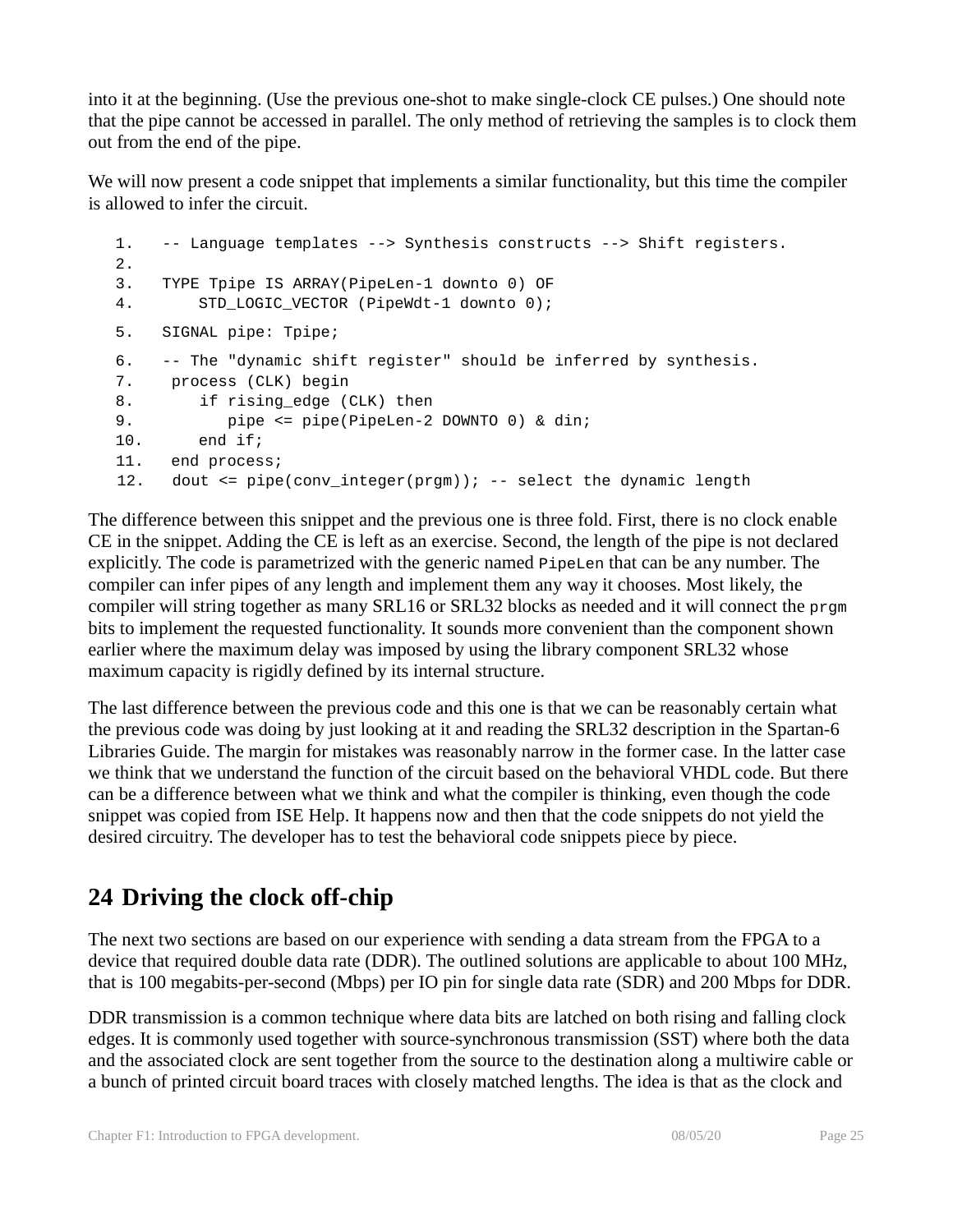the data travel together, their phase relationship is not distorted and the clock can be used to latch the data at the destination. The clock that is transmitted to another device is called a *forwarded clock*.

One should note that the received clock is defining its own clock domain at the destination, even in those cases where it toggles at precisely the same frequency as some other clock in the destination chip. The captured bits must be transferred to the other clock domains with proper techniques described in Xilinx application notes. The reader should search the following web page for the word *capture* or a phrase *data capture*. The relevant information can be found in XAPP225, XAPP709, XAPP802, XAPP855, XAPP860, and others. The application notes can be downloaded from the following page:

#### http://www.xilinx.com/support/documentation/application\_notes.htm

The referenced information is crucial in order to design reliable data links between two FPGAs. The problem is at the receiving end where the received clock has no fixed relationship to the on-chip clock, even if both toggle at the same frequency. The transmitting end has no such problem because the data and the forwarded clock are in phase with the on-chip clock, which is in fact identical with the forwarded clock.

The above considerations will be important if the reader is planning to send the data from one FPGA to another one at a high data rate, or along a cable of an appreciable length. The problem becomes less severe in case of the on-board FIFO connection between the Spartan-6 FPGA and the Blackfin processor, especially when the FPGA is the transmitter and Blackfin is the receiver of the FIFO data. The Blackfin end of the FIFO is named a *Parallel Peripheral Interface* (PPI). Its timing is described on page 28 of the BF561 Data Sheet revision D. There are three important observations concerning the Blackfin PPI.

- 1. The PPI uses a single data rate (SDR) rather than DDR. The data bits are latched on the rising edge of the forwarded clock. The falling edge is not utilized.
- 2. The PPI clock is an input-only pin at the Blackfin end. This is fine when Blackfin is receiving the data. It may lead to some timing complications if Blackfin is sending the data, because the data bits and the clock will then travel in the opposite directions.
- 3. The bit capture was implemented by the designers of Blackfin silicon. We do not need to bother how the bits are captured at the Blackfin end.
- 4. The PPI is running at  $\frac{1}{2}$  of the Blackfin peripheral clock that is  $f_{s} = 120 \text{ MHz}$  on the BlackVME board. It means that PPI is running at 60 MHz, that is a period of 16.7 ns, and half period of 8.3 ns. Establishing a proper timing margin within such a wide window should not be too problematic. We only need to supply the bits with proper bit-to-clock alignment described on page 28 of the BF561 Data Sheet.

Now we will tackle the first part of the topic. We want to drive the clock off-chip in order to generate the forwarded clock either for the Blackfin, or for some other destination chip. Lets try this:

output\_pin <= CLK;

The assignment is perfectly legal and it worked in our previous design based on Spartan3A-DSP. Unfortunately, upon seeing this assignment the ISE compiler violently complained about illegal clock forwarding techniques in Spartan-6. We were advised to read a paragraph from the Synthesis Constructs  $\rightarrow$  Coding Examples  $\rightarrow$  Misc  $\rightarrow$  Output Clock Forwarding Using DDR  $\rightarrow$  Info (Clock Forwarding). A part of the paragraph is reproduced below.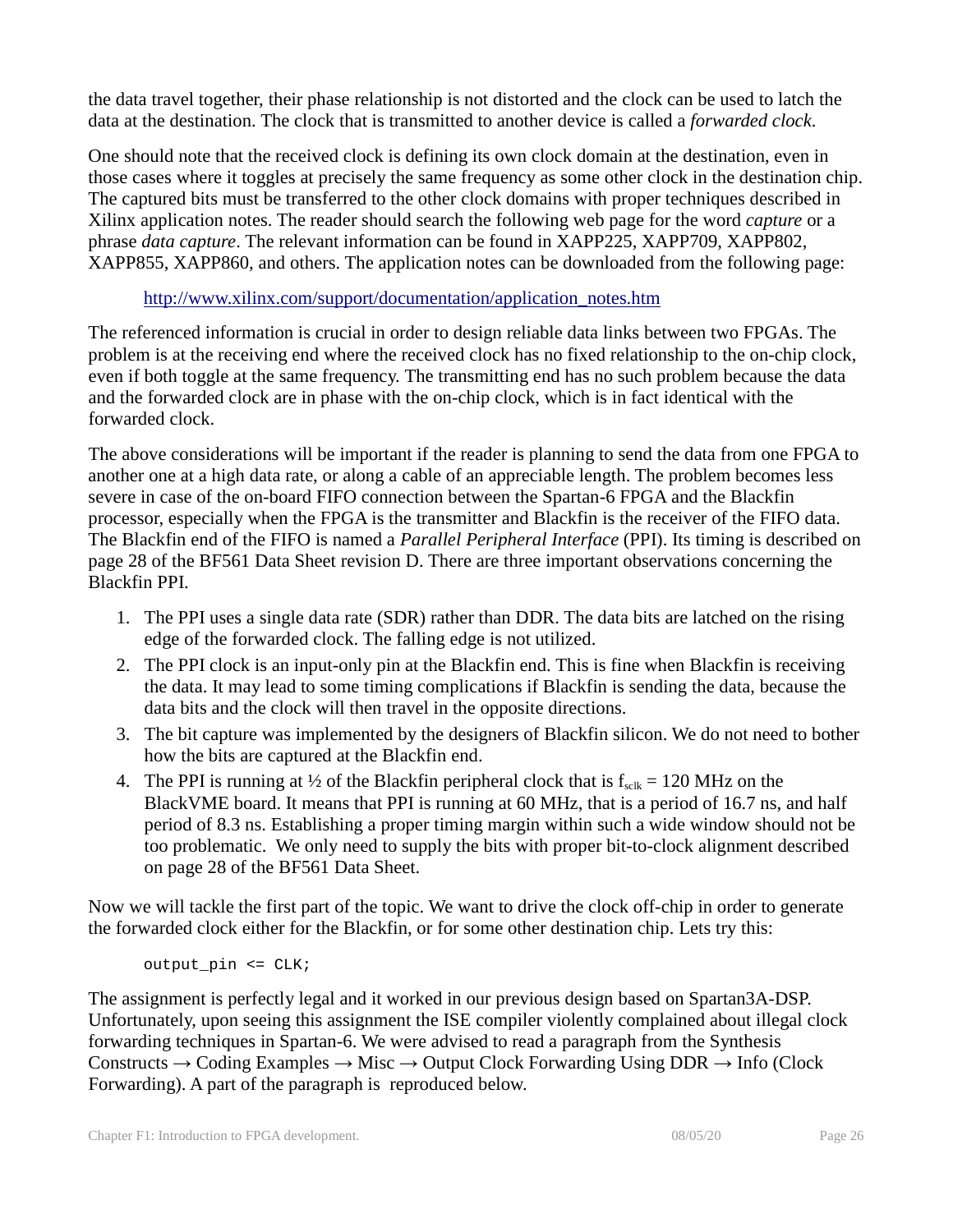The basic technique is to supply the input clock to an output DDR register where one value is tied to a logic 0 and the other is tied to a logic 1. A clock can be made with the same phase relationship (plus the added offset delay) or 180 degrees out of phase by changing the 1 and 0 values to the inputs to the DDR register.

An example code for Spartan-6 was also supplied in the help. We worked out the example as follows.

```
-- In Spartan6 we cannot simply drive the IOB with a clock signal.
-- We rather have to use "clock forwarding techniques" with ODDR2 primitive.
-- The register output can be routed only to ILOGIC, IODELAY, or IOB.
  ODDR2_clock : ODDR2
  GENERIC MAP(
    DDR_ALIGNMENT => "NONE", -- Output alignment to "NONE", "C0", "C1" 
   INIT = > '0', - Initial state of the Q output to '0' or '1'
   SRTYPE => "ASYNC") -- Specifies "SYNC" or "ASYNC" set/reset
    port map (
       Q => CLK_RAW, -- output data (clock in this case) to output pad
       C0 => CLK180, -- clock0 input to be forwarded
      C1 => CLK, -- clock1 input inverted<br>CE => HIGH, -- clock enable input
                       -- clock enable input
      D0 => HIGH, -- data input associated with Clock0<br>D1 => LOW, -- data input associated with Clock1
                       -- data input associated with Clock1
      R => LOW, - reset input
      S => LOW); -- set input
```
According to the quoted paragraph, plus other recommended reading (Libraries Guide, the page about ODDR2) the two signals CLK and CLK180 are the two versions of the same clock out of phase by 180 degrees. We generated the inverted clock with brute force:

 $CLK180 \leq NOTCLK$ ;

This assignment was expected to bring another wave of complaints, but surprisingly there were none. Should the compiler have complained, we would have used the Digital Clock Manager (DCM) to create the inverted clock.

So how does the circuit work in the first place? The idea is simple: there are two clocks C0 and C1. One is an inverted copy of the other. Both clocks are using their *leading edges* to send out two constant signals, one HIGH and one LOW. The constants are connected to D0 and D1, which are associated with the two clocks. The D0 is wired to clock C0, the D1 is wired to clock C1. On each leading edge the associated signal is sent out. That's how the DDR register is doing its job. (Read the Libraries Guide.)

The remaining issue is how to forward an SDR clock if one is planning to drive the Blackfin's PPI? Actually, there is no such thing as the SDR clock. Only the data can be either DDR or SDR in the relation to the clock. Clock forwarding is handled the same way in both the SDR and DDR cases.

In our application we faced an additional difficulty, because the receiver expected the clock edge to fall in the middle of the bit "data eye". It means that the clock and the data should be 90° out of phase, while both were precisely in phase on-chip. We had to shift the output phase of the forwarded clock to give it just the right timing margin relative to the data bits. (If you are planning to drive the Blackfin PPI then look at page 28 of BF561 Data Sheet.) We delayed the clock with the IODELAY2 that is built into every Spartan-6 pin. The relevant code example can be found onscreen in Device Primitive Instantiation  $\rightarrow$  Spartan-6  $\rightarrow$  I/O Components  $\rightarrow$  Input. For explanations please read about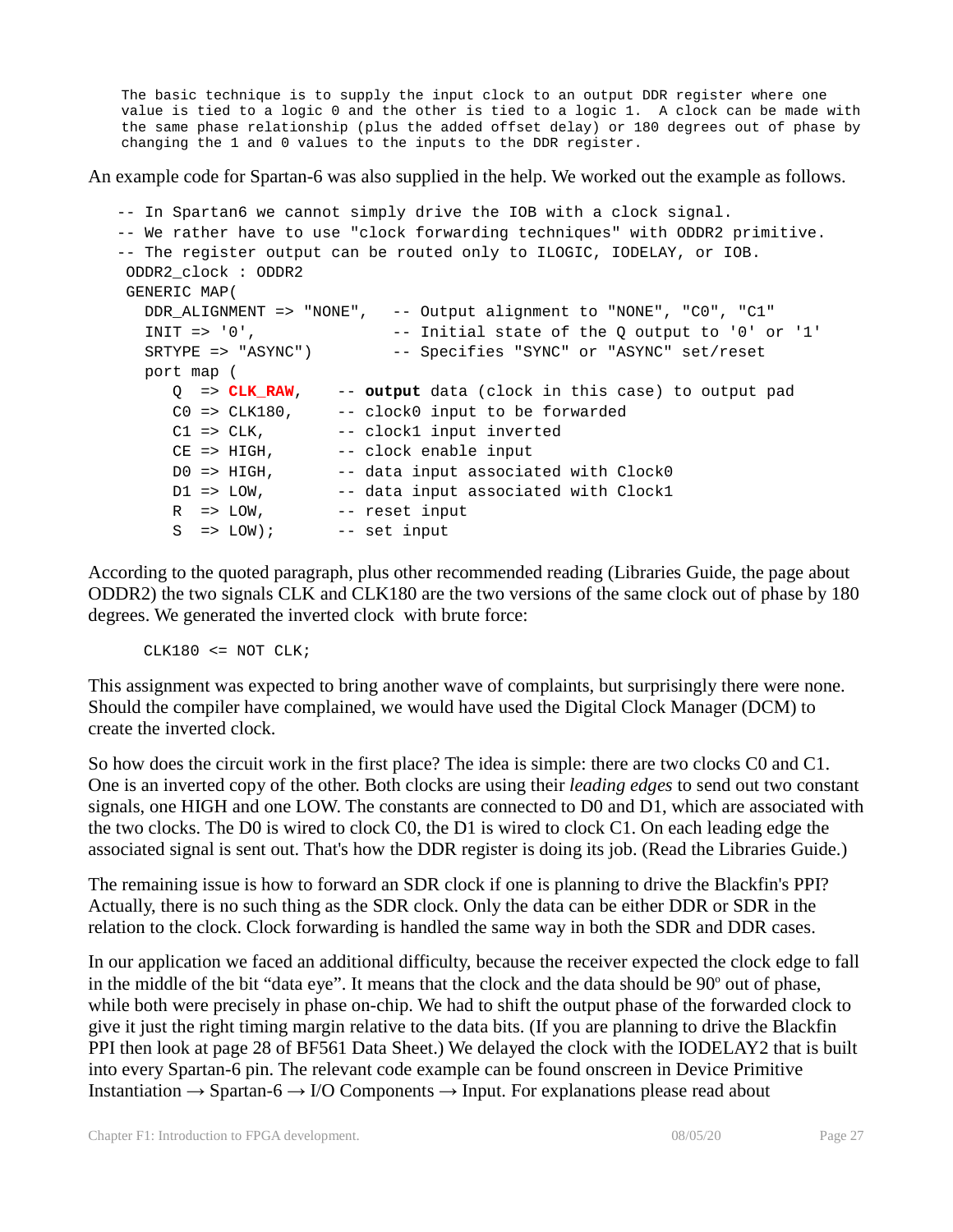IODELAY2 in the Libraries Guide. We also note that the "7" family of Xilinx devices disposed of the output delay elements. Only the input delays remain in Artix-7 or Kintex-7. Every new generation of Xilinx devices makes our life even more interesting than it used to be under the previous generation.

```
-- It is not clear from documentation what a tap delay really is.
-- Use the scope to examine bit-to-clock timing.
 IODELAY2_clock : IODELAY2
 GENERIC MAP (
     COUNTER_WRAPAROUND=> "WRAPAROUND", -- STAY_AT_LIMIT or WRAPAROUND
     DATA_RATE => "SDR", -- SDR or DDR
     DELAY_SRC => "ODATAIN", -- IO, ODATAIN or IDATAIN
     IDELAY_MODE => "NORMAL", -- Unsupported (NORMAL or PCI)
     IDELAY_TYPE => "FIXED", -- FIXED, DEFAULT, VARIABLE_FROM_ZERO,...
     IDELAY_VALUE => 0, --- Input Delay (0-255)
     IDELAY2_VALUE => 0, -- Input Delay (0-255); only for PCI
     ODELAY_VALUE => XXX, -- Output delay (0-255). Use proper value
     SERDES_MODE => "NONE", -- NONE, MASTER or SLAVE
     SIM_TAPDELAY_VALUE => 45) -- Used for simulation in ps
 PORT MAP ( -- all ports are 1-bit. FIXED mode does not use RST or clocks.
     ODATAIN => CLK_RAW, -- in; Data input from OLOGIC or OSERDES.
     IDATAIN => LOW, -- in; Data input from IOB
     T = > LOW, - - in; Tristate input. LOW=output, HIGH=input.
     CLK => LOW, -- in; Clock input from the fabric
     DATAOUT => open, -- out; Delayed output to ISERDES/Input reg
     DATAOUT2 => open, -- out; Delayed output to general FPGA fabric
     DOUT => FORWARDED_CLK, -- out; Delayed Data Output to output pin
     TOUT => open, -- out; Delayed Tristate Out<br>IOCLK0 => LOW, -- in; Primary I/O Clock :
               => LOW, -- in; Primary I/O Clock input
     IOCLK1 => LOW, -- in; Secondary I/O Clock input
     RST \qquad \qquad \Rightarrow \text{ LOW,} \qquad \qquad \text{-- in:} \quad \text{Reset to zero or } 1/2 \text{ of total period}CE \qquad \qquad \Rightarrow \text{ LOW,} \qquad \qquad \text{-- in:} \quad \text{Enable increment/decrement}INC \qquad \qquad \Rightarrow \text{LOW}, \qquad \qquad \text{-- in:} \qquad \text{Increment} \neq \text{December in}CAL => LOW, -- in; Initiate calibration input
     BUSY -- LON,<br>BUSY -- open -- out; Busy after calibration CAL
     ); -- end of IODELAY2
     OUT PIN <= FORWARDED CLK; -- OUT PIN is routed to the receiver
```
The IODELAY2 is inserted between the ODDR2 from the previous page and the output pin. In our case we wanted a *fixed* output delay for the signal. The delay is thus FIXED, what automatically renders most options irrelevant. The number of *delay taps* needs to be set to **XXX** after you look at the scope. The not-so-funny feature of Spartan-6 is that the value of the delay tap is not guaranteed by Xilinx, and therefore one has to use the scope to measure the actual delay. Try 50 picoseconds per tap for a good start and use the scope to make sure. It will delay the clock signal by XXX\*50 ps, if the delay tap is 50 picoseconds. But this value is only the first guess. You will need to use the scope.

The very fact of inserting the IODELAY2 is adding about 2.5 ns to the signal path (check Spartan-6 Data Sheet for exact value). It means that a rough alignment of the clock to the bit "data eye" may be achieved by just inserting the IODELAY2 into the clock path without any further work, if the IODELAY2 blocks are not inserted into the bit paths.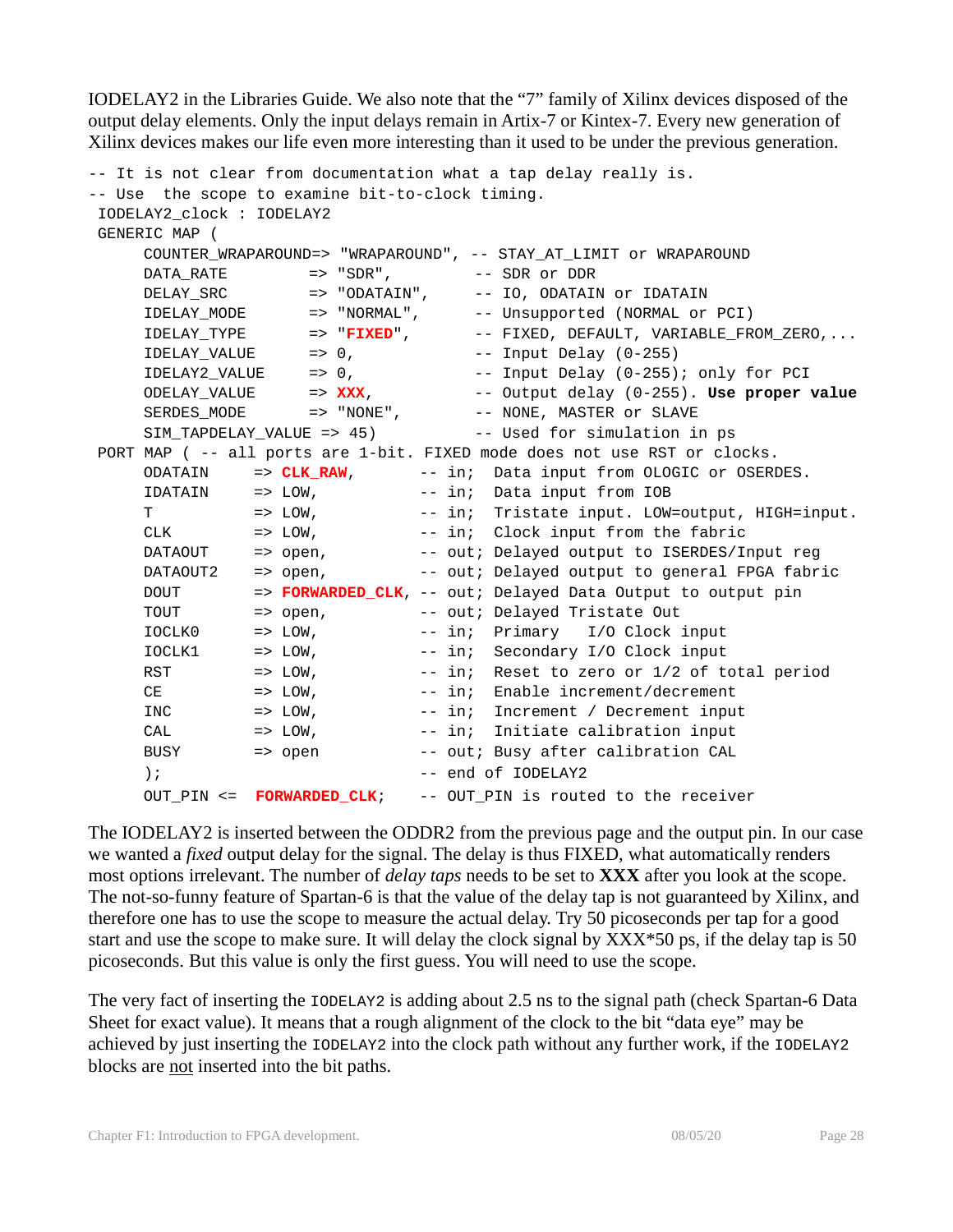# **25 Driving the data bits off-chip**

We will now discuss how to drive the data using the SDR or DDR. Concerning the Single Data Rate, there are two solutions. The first solution is simple. Just write

```
output_pin <= data_bit;
```
We recommend this solution because of its simplicity. Note that the IODELAY2 is omitted in the data path, and therefore one can easily create a 2.5 ns clock-to-bit offset by inserting the IODELAY2 into the clock path, while the data bits are routed directly to the output pins. Such an offset may be required by the receiver (check the data sheet).

Another solution is to use the ODDR2 as explained in the previous section, but make the two DDR data streams identical. The falling edge data will be the same as the rising edge data, what effectively means there will be no bit transition on the falling clock edge. And this is precisely what SDR means.

```
-- Double data rate register used for SDR transmission.
ODDR2_bit : ODDR2
   GENERIC MAP(
   DDR_ALIGNMENT => "NONE", -- Output alignment to "NONE", "C0", "C1" 
  INIT = > '0', - Initial state of the Q output to '0' or '1' SRTYPE => "ASYNC") -- Specifies "SYNC" or "ASYNC" set/reset
   port map (
      Q => output_signal, -- connect to either output pad or to IODELAY2
C0 => CLK180, -- clock0 input associated with D0
C1 => CLK, - -- clock1 input associated with D1
D0 => same_data, -- data input associated with Clock0
D1 => same_data, -- data input associated with Clock1
CE => HIGH, The mode of the clock enable input
R => LOW, -- reset input
    S => LOW -- set input
   );
```
Now we turn our attention to the DDR data stream. Actually, it is very simple. Replace the "same data" in the previous example with data\_1 and data\_2 and you have created a DDR data stream, where data\_1 is coded on one edge, and data\_2 on the opposite edge of the clock.

The solutions outlined in this section are good to about 100 MHz, that is 100 Mbps per IO pin for SDR and 200 Mbps for DDR. The data rate can be increased about 5x using the SERDES blocks that are built into every IO pin. The reader is advised to study Xilinx application notes concerning SERDES.

# **26 Conclusion and outlook**

We walked the reader among several examples of VHDL programs relevant to the BlackVME projects. We are aware that the examples barely scratch the surface. There are whole areas not covered with our discussion, such as high-speed signal transmission over LVDS links, or digital signal processing. It was not possible to dive into these topics in an introductory tutorial whose scope and size has to stay limited. Nevertheless, we hope that even the limited material presented in this tutorial will be useful for jump starting your BlackVME work.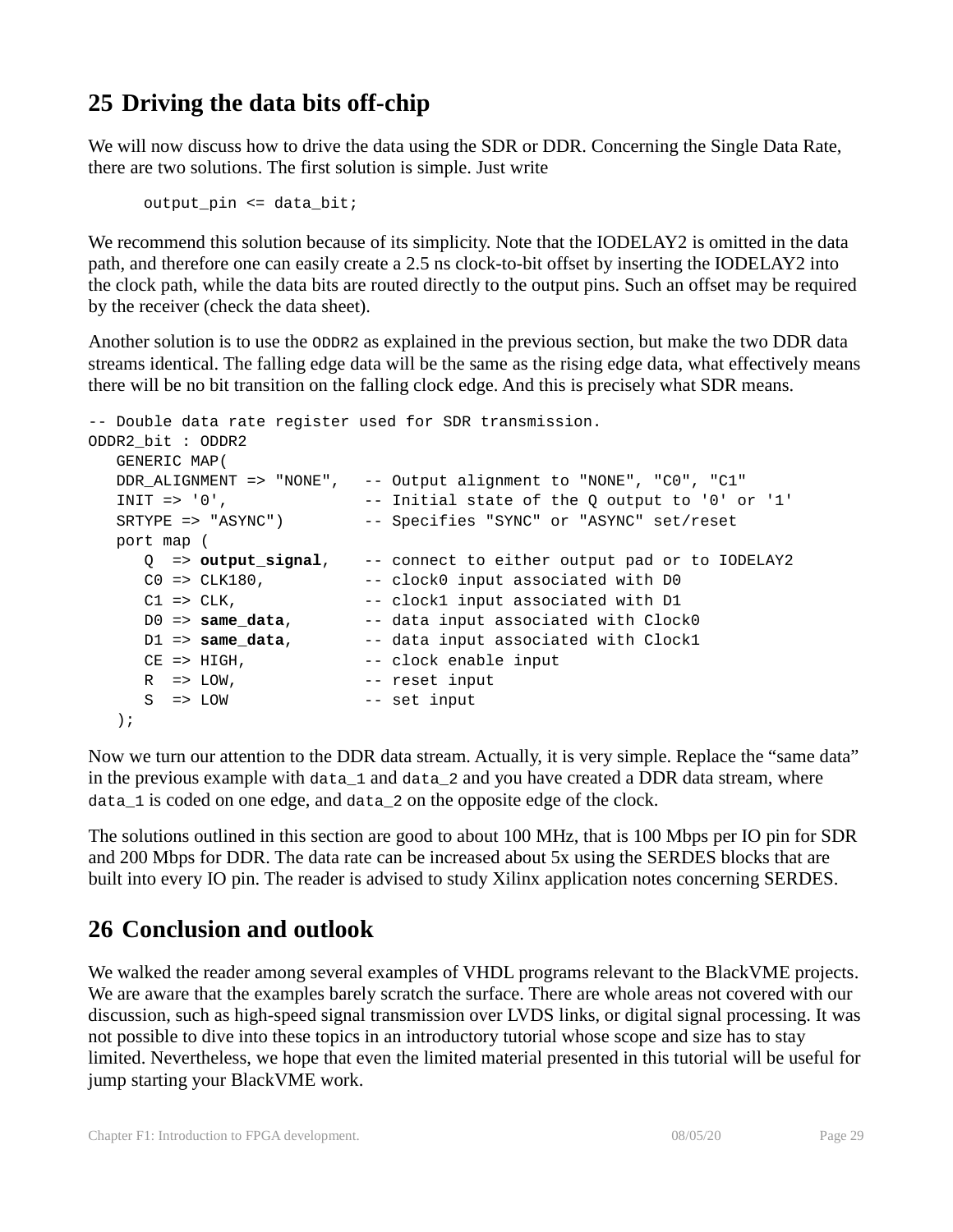In this concluding section we want to collect some observations and recommendations not mentioned elsewhere. We suspect that the reader may feel a bit overwhelmed and intimidated after the visit to the whole new world of FPGA development. We want to attest that it is not as difficult as it might seem. There are a few principles to keep in mind.

The FPGA work has to be much more rigidly structured than it is customary with computer programming. Let's face the reality. In principle, computer programs should be neatly written and well documented. However, as most researchers probably noticed, it is rarely the case. The computer code is usually quickly cobbled together under the pressure of time. Any kind of crappy spaghetti code that is doing the work is acceptable in research-grade computer code. The kind of programming habits, that work for computers, unfortunately will spell disaster in FPGA programming.

The reason behind the difference between the computer and the FPGA programs is the way the FPGA compilers work. As we repeatedly stressed in the tutorial, FPGA compilers do not translate the programs into the FPGA code line-by-line. The compilers rather look for *patterns* and apply a process called *inferring*. The programmer is advised to make the compiler's life as easy as possible by using only the well-defined patterns that the compiler is able to recognize. The spaghetti kind of programming may confuse the compiler and lead to inferring unintended circuitry. The FPGA netlist will be produced by the compiler, but the output from such circuits may surprise the developer.

The FPGA program patterns can be put directly into the source file. It is an acceptable practice in small and medium projects. Larger projects should be divided into a set of *components*, each one implemented in its own source file. The component interfaces can be conveniently collected in a *package* that we named BlackVME\_types in our examples. One can use more than one package, if the number of components grows beyond what is suitable for a single file.

Testing is tremendously important in FPGA projects. The tests need to be conducted while the project is developed. An alternative to incremental testing is a test plan executed after the coding is finished. In any case, significant thought and effort should be devoted to testing the responses of the FPGA circuits. Testing can be conducted in software simulations of the FPGA designs under the development environment. All development systems such as ISE provide tools for testing the netlist responses. The acid test can be conducted only with the actual hardware through looking at the FPGA outputs. LEDs are tremendously useful, as well as the logic outputs that we provide with the BlackVME board. We also provided the reconstruction DAC on our ADC card. The waveform reconstruction proved to be a very useful tool for developing the signal processing algorithms.

SkuTek Instrumentation is offering FPGA development services to our customers. Using our services may be the most cost-effective method to implement your application in the FPGA chip.